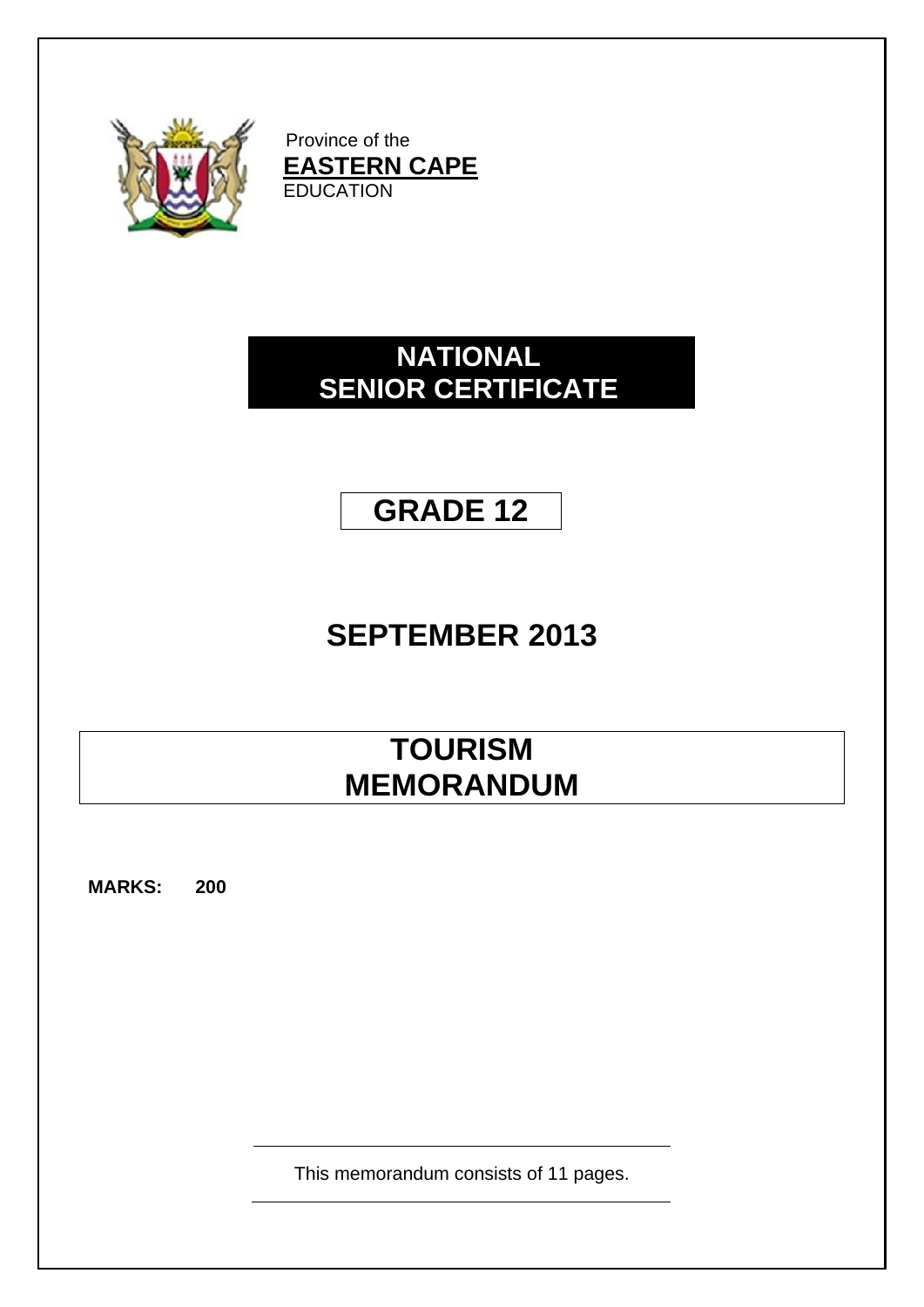# **SECTION A: SHORT QUESTIONS**

## **QUESTION 1**

| 1.1 | 1.1.1<br>1.1.2<br>1.1.3<br>1.1.4<br>1.1.5<br>1.1.6<br>1.1.7<br>1.1.8<br>1.1.9<br>1.1.10<br>1.1.11<br>1.1.12<br>1.1.13<br>1.1.14<br>1.1.15<br>1.1.16<br>1.1.17<br>1.1.18<br>1.1.19<br>1.1.20 | $C \vee$<br>$\mathsf{B} \vee$<br>$A \vee$<br>$D \sqrt{}$<br>$D \sqrt{}$<br>$C \vee$<br>$C \vee$<br>$\mathsf{B} \vee$<br>$D \sqrt{}$<br>$D \sqrt{}$<br>$C \vee$<br>A $\sqrt{ }$<br>$C \vee$<br>$D \sqrt{}$<br>$D \sqrt{}$<br>$C \vee$<br>$C \vee$<br>$C \vee$<br>$A \vee$<br>$D \sqrt{}$ | (20 x 1)       | LO <sub>3</sub> AS <sub>3</sub><br><b>LO3 AS1</b><br><b>LO4 AS2</b><br><b>LO4 AS5</b><br><b>LO1 AS2</b><br><b>LO3 AS1</b><br><b>LO1 AS1</b><br><b>LO2 AS3</b><br><b>LO2 AS4</b><br><b>LO2 AS1</b><br>LO4 AS4<br><b>LO3 AS4</b><br><b>LO3 AS3</b><br><b>LO4 AS2</b><br><b>LO4 AS1</b><br><b>LO2 AS3</b><br><b>LO2 AS2</b><br><b>LO3 AS4</b><br><b>LO2 AS2</b><br><b>LO4 AS5</b> | (20) |
|-----|---------------------------------------------------------------------------------------------------------------------------------------------------------------------------------------------|-----------------------------------------------------------------------------------------------------------------------------------------------------------------------------------------------------------------------------------------------------------------------------------------|----------------|--------------------------------------------------------------------------------------------------------------------------------------------------------------------------------------------------------------------------------------------------------------------------------------------------------------------------------------------------------------------------------|------|
| 1.2 | 1.2.1<br>1.2.2<br>1.2.3<br>1.2.4<br>1.2.5                                                                                                                                                   | $\mathsf{B} \sqrt{ }$<br>$C \vee$<br>$F \sqrt{}$<br>A $\sqrt{ }$<br>$D \sqrt{}$                                                                                                                                                                                                         | $(5 \times 1)$ | <b>LO3 AS4</b><br><b>LO3 AS4</b><br><b>LO3 AS4</b><br><b>LO3 AS4</b><br><b>LO3 AS4</b>                                                                                                                                                                                                                                                                                         | (5)  |
| 1.3 | 1.3.1<br>1.3.2<br>1.3.3<br>1.3.4<br>1.3.5                                                                                                                                                   | $C \vee$<br>$A \vee$<br>$\mathsf{B} \vee$<br>$H \sqrt{}$<br>$E \sqrt{}$                                                                                                                                                                                                                 | $(5 \times 1)$ | LO <sub>2</sub> A <sub>S4</sub><br><b>LO2 AS4</b><br><b>LO2 AS4</b><br><b>LO2 AS4</b><br><b>LO2 AS4</b>                                                                                                                                                                                                                                                                        | (5)  |
| 1.4 | 1.4.1<br>1.4.2<br>1.4.3<br>1.4.4<br>1.4.5                                                                                                                                                   | Natural Disaster $\sqrt{}$<br>Crime $\sqrt$<br>Natural Disaster $\sqrt{}$<br>Natural Disaster $\sqrt{}$<br>Political Situation $\sqrt{}$                                                                                                                                                | $(5 \times 1)$ | LO <sub>3</sub> A <sub>S6</sub><br><b>LO3 AS6</b><br>LO <sub>3</sub> A <sub>S6</sub><br>LO <sub>3</sub> A <sub>S6</sub><br>LO <sub>3</sub> A <sub>S6</sub>                                                                                                                                                                                                                     | (5)  |
| 1.5 | 1.5.1<br>1.5.2<br>1.5.3<br>1.5.4<br>1.5.5                                                                                                                                                   | Value for Money $\sqrt{}$<br>Service Standards $\sqrt{ }$<br>Consultation $\sqrt{}$<br>Openness and transparency $\sqrt{ }$<br>Access $\sqrt{ }$                                                                                                                                        | $(5 \times 1)$ | <b>LO2 AS1</b><br><b>LO2 AS1</b><br><b>LO2 AS1</b><br><b>LO2 AS1</b><br><b>LO2 AS1</b><br><b>LO2 AS1</b>                                                                                                                                                                                                                                                                       | (5)  |

**TOTAL SECTION A: 40**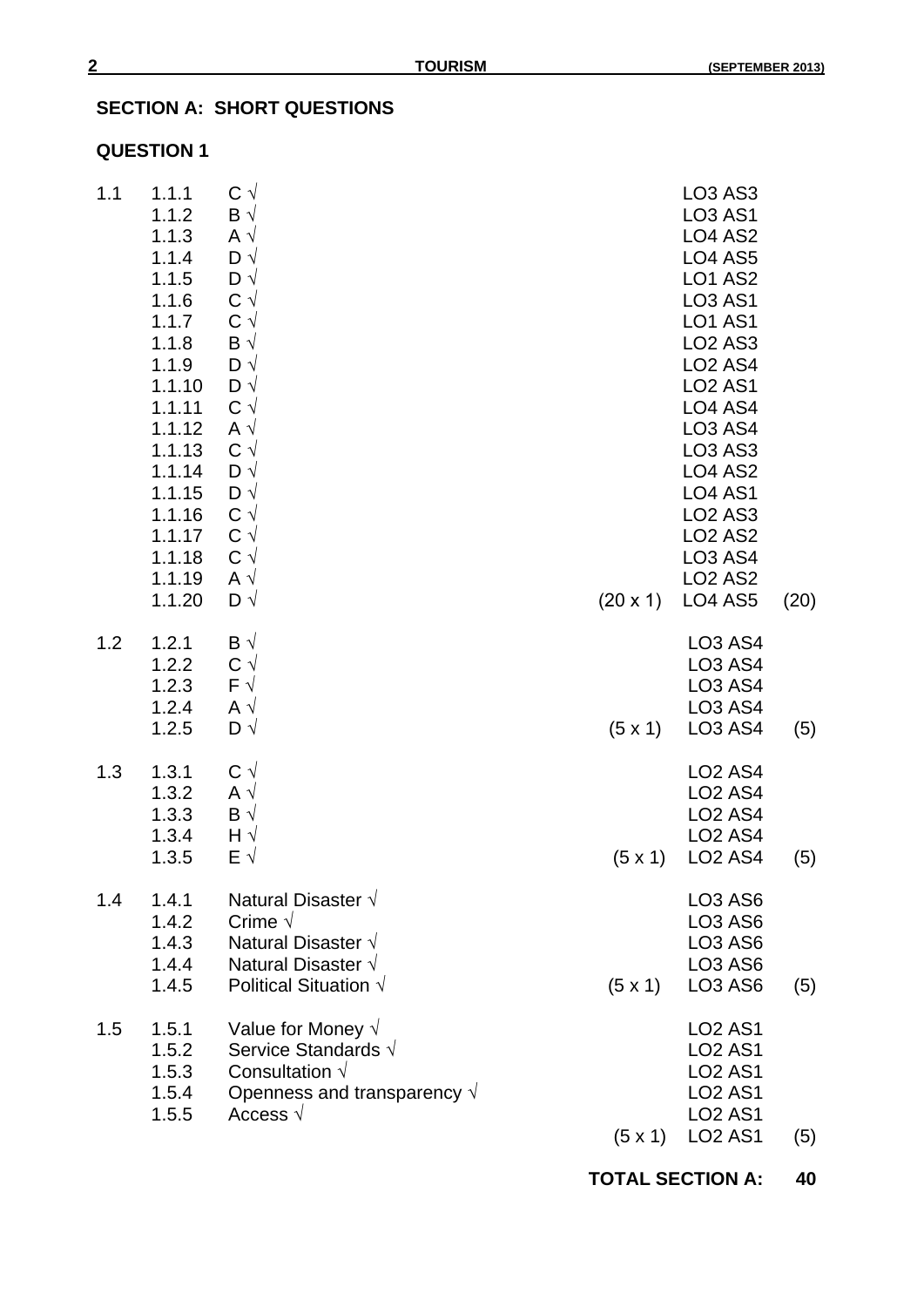# **SECTION B: TOURISM AS AN INTERRELATED SYSTEM**

# **QUESTION 2**

| 2.1 | 2.1.1 | "A tip is a small amount of extra money that customers give to<br>people who provided them with good service, e.g. a waitress in a<br>restaurant." $\sqrt{v}$<br><b>LO1 AS1</b>                                                                                                                                                                             | (2) |
|-----|-------|-------------------------------------------------------------------------------------------------------------------------------------------------------------------------------------------------------------------------------------------------------------------------------------------------------------------------------------------------------------|-----|
|     | 2.1.2 | A waiter/waitress $\sqrt{}$<br><b>Barman</b><br>Security official<br>Cleaner<br>(Any 1 x 1) LO1 AS1                                                                                                                                                                                                                                                         | (1) |
|     | 2.1.3 | To appreciate the good service they render. $\sqrt{v}$<br>To encourage them to keep up the good work. $\sqrt{v}$<br>To support them with cash as they may be earning little<br>money or depend solely on tips.<br>(Any 2 x 2) LO1 AS1                                                                                                                       | (4) |
|     | 2.1.4 | The customer feels that he has been rude. $\sqrt{v}$<br>Feels he has been less than considerate.<br>He probably feels he does not appreciate the service he<br>(Any 1 x 2) LO1 AS1<br>received.                                                                                                                                                             | (2) |
|     | 2.1.5 | Hospitality/Accommodation Sector $\sqrt{}$<br><b>LO4 AS2</b>                                                                                                                                                                                                                                                                                                | (1) |
| 2.2 | 2.2.1 | A South Africa's national "buy local" campaign that encourages<br>South Africans to buy locally made products bearing the Proudly<br>South African logo. $\sqrt{v}$<br><b>LO1 AS2</b>                                                                                                                                                                       | (2) |
|     | 2.2.2 | Increases sustainable job opportunities. $\sqrt{v}$<br>$\bullet$<br>Supports local producers and manufacturers. $\sqrt{v}$<br>Creates a bigger demand for home grown products and<br>services. $\sqrt{v}$<br>Stimulates economic growth and prevent job losses.<br>Stimulates entrepreneurship.<br>Develops the multiplier effect.<br>$(Any 3 x 2)$ LO1 AS1 | (6) |
|     | 2.2.3 | Locals may lose their jobs. $\sqrt{ }$<br>Can lead to poverty and unemployment $\sqrt{ }$<br>SA will become a warehouse for foreign goods.<br>(Any 2 x 1) LO1 AS2                                                                                                                                                                                           | (2) |
| 2.3 | 2.3.1 | Natural Heritage – A place rich with important flora and fauna<br>with district uniqueness and diversity to be enjoyed now and be<br>conserved for future generations. $\sqrt{\sqrt{2}}$<br><b>LO2 AS2</b>                                                                                                                                                  | (2) |
|     | 2.3.2 | One of the success stories in the Province is that of award-<br>winning entrepreneur Calvin Mphope, who developed the<br>Mambedi Country Lodge in the rural village of Levhubu, just west<br>of the northern reaches of the Kruger National Park. $\sqrt{v}$                                                                                                |     |

LO2 AS2 (2)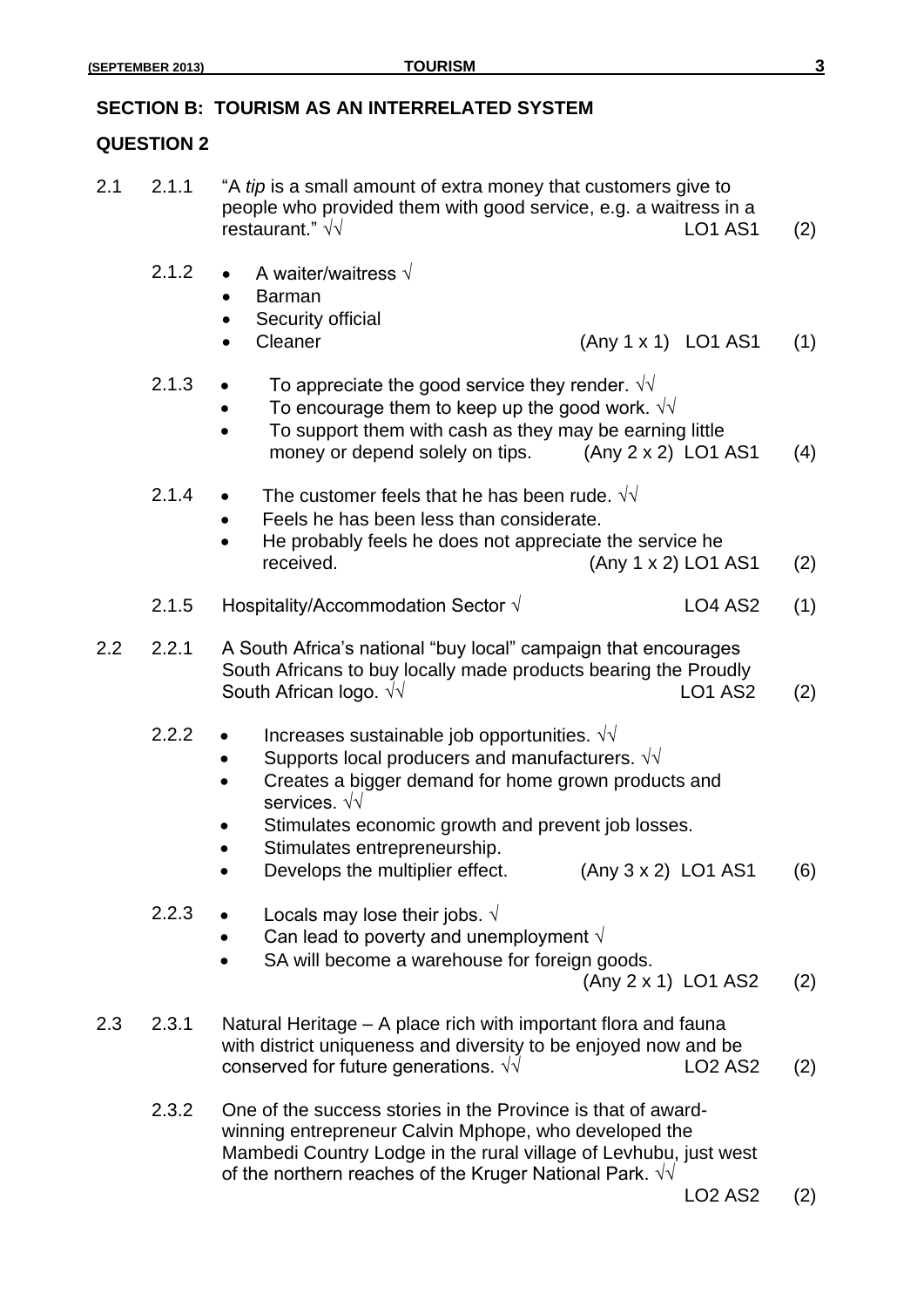| 4   |                   | <b>TOURISM</b>                                                                                                                                                                                                                                                                                                        | (SEPTEMBER 2013)        |               |
|-----|-------------------|-----------------------------------------------------------------------------------------------------------------------------------------------------------------------------------------------------------------------------------------------------------------------------------------------------------------------|-------------------------|---------------|
|     | 2.3.3             | The lodge generates money from tourists and pays its staff<br>and service providers who have rendered services under<br>difficult circumstances. $\sqrt{\sqrt{ }}$<br>Workers in turn pay their bills such as electricity, clothes and<br>so on. $\sqrt{v}$<br>Spending filters through to other sectors/enterprises. |                         |               |
|     |                   |                                                                                                                                                                                                                                                                                                                       | $(Any 2 x 2)$ LO1 AS1   | (4)           |
| 2.4 | 2.4.1             | Yes $\sqrt{ }$                                                                                                                                                                                                                                                                                                        | <b>LO1 AS2</b>          | (1)           |
|     | 2.4.2             | Masana Lodge is 100% black owned. $\sqrt{\sqrt{2}}$                                                                                                                                                                                                                                                                   | <b>LO1 AS2</b>          | (2)<br>$[31]$ |
|     | <b>QUESTION 3</b> |                                                                                                                                                                                                                                                                                                                       |                         |               |
| 3.1 |                   | A healthy occupancy rate – refers to the high number of room space sold in<br>the lodge. $\sqrt{\sqrt{ }}$                                                                                                                                                                                                            | <b>LO1 AS3</b>          | (2)           |
| 3.2 | $\bullet$         | Working hours $\sqrt{}$<br>Leave $\sqrt$<br>Uniform $\sqrt{}$<br><b>Remuneration/Salary</b><br>Contract period and status (permanent/casual or temporal)                                                                                                                                                              | (Any 3 x 1) LO1 AS3     | (3)           |
| 3.3 |                   | It protects both the employer and employee. $\sqrt{v}$<br>It allows both to do planning for the future. $\sqrt{v}$<br>It helps the employee to know about the working conditions.                                                                                                                                     | (Any 2 x 2) LO1 AS3     | (4)<br>[9]    |
|     |                   |                                                                                                                                                                                                                                                                                                                       | <b>TOTAL SECTION B:</b> | 40            |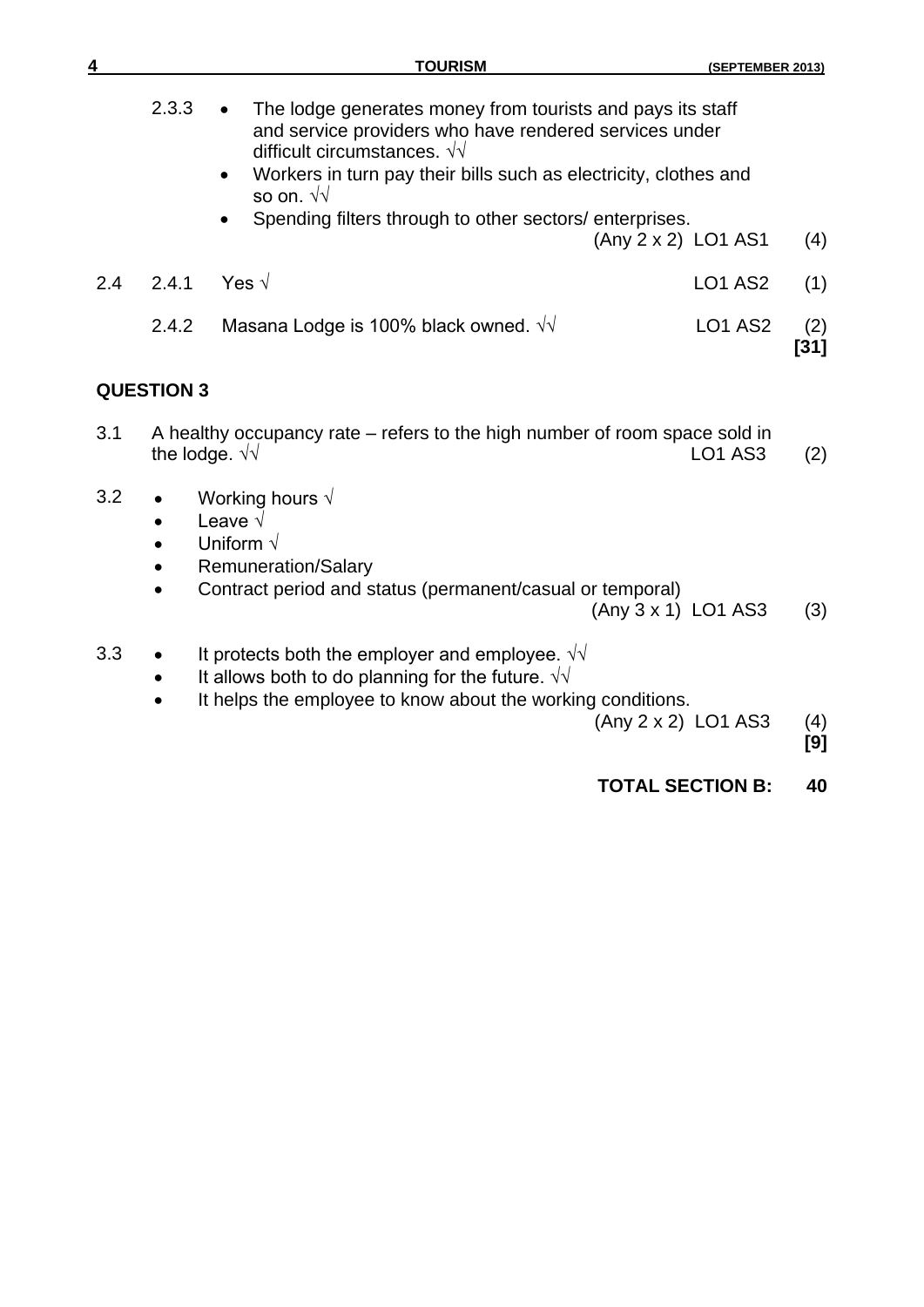### **SECTION C: RESPONSIBLE AND SUSTAINABLE TOURISM**

#### **QUESTION 4**

- 4.1 4.1.1 Sustainable development means social, economic and environmental development that meets the needs of the present generation without depleting and or degrading the earth's resources for future generations.  $\sqrt{v}$  LO2 AS1 (2)
	- 4.1.2 Reduction of poverty.  $\sqrt{\sqrt{2}}$ 
		- $\bullet$  Empowerment of women  $\sqrt{v}$
		- Education and skills training of the youth  $\sqrt{\sqrt{}}$
		- Job creation/employment √√
		- Promotes health and safety
		- Opportunities for business enterprises.
		- Develops infrastructure such as roads or airports.
		- Promotes linkages with other sectors of the economy
		- Responsible environmental management practices
		- Promotes rural and urban development
		- Leads to clean water, land and air.
		- Promotes conservation and biodiversity.
		- Leads to the protection culture and heritage.
		- Promotes saving energy and reducing waste.
			- $(Any 4 x 2) LO2 AS1 (8)$
	- 4.1.3 Switching-off all electric appliances when not in use.  $\sqrt{ }$ 
		- Switching electricity off in unoccupied rooms  $\sqrt{ }$
		- Turning the geysers off during certain times of the day.
		- Generating electricity from wind, sun and water.
			- $(Any 2 x 1)$  LO1 AS1 (2)
	- 4.1.4 WSSD (World Summit on Sustainable Development)  $\sqrt{LO1}$  AS1 (1)
	- 4.1.5 Consumers are acting responsibly, ethically, respectfully and protect the environment.  $\sqrt{v}$  LO1 AS1 (2)
- 4.2 4.2.1 Blue Flag status is an exclusive eco-label awarded to beaches who fulfill a set of prescribed criteria.  $\sqrt{1 + 1}$  LO2 AS2 (2)
	- 4.2.2 Environmental education and information  $\sqrt{ }$ 
		- Water quality (clean water)  $\sqrt{ }$
		- Environmental Management√
		- Safety and services (Any 3 x 1) LO1 AS1 (3)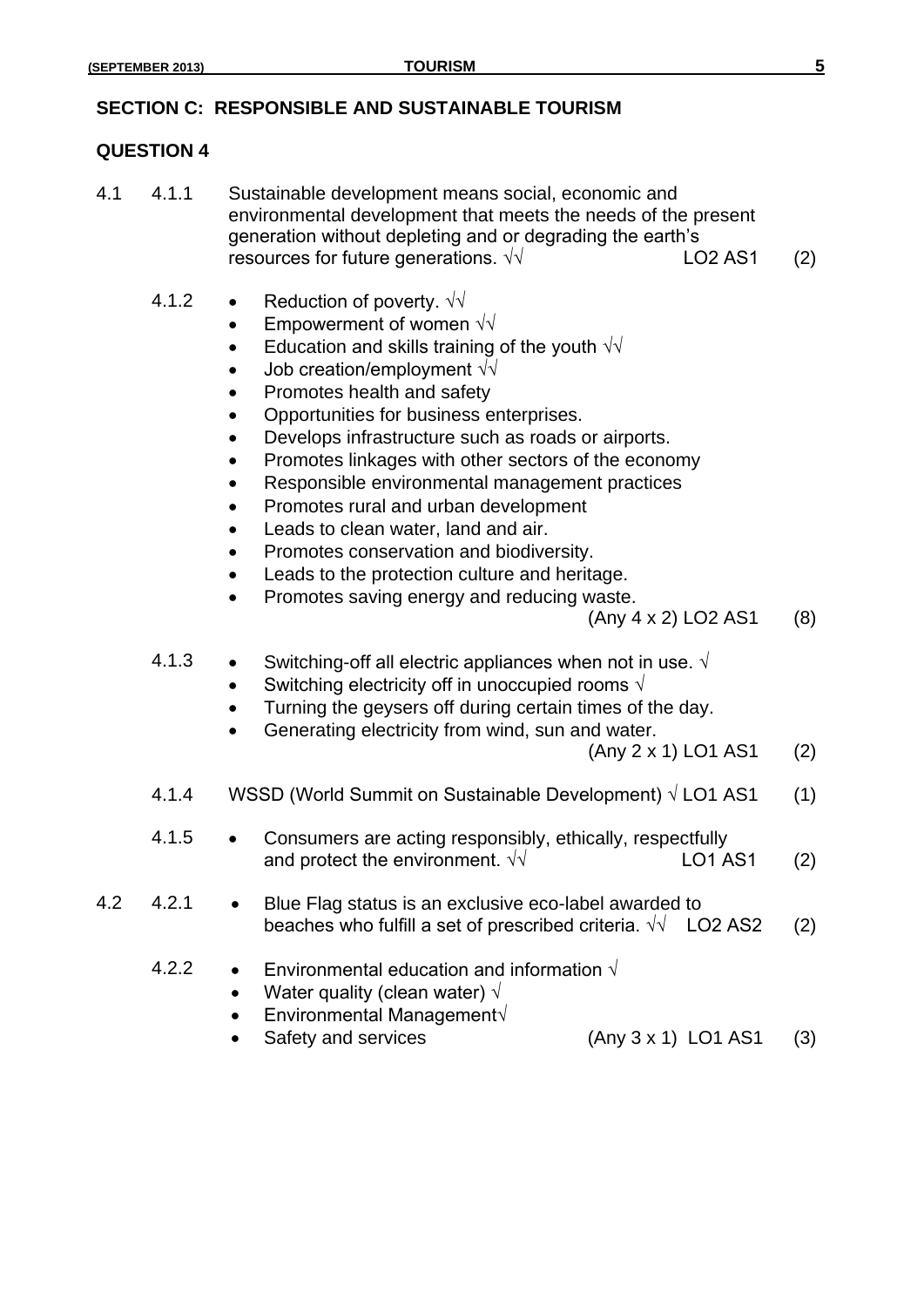| 6   |                   | <b>TOURISM</b>                                                                                                                                                                                                                                                                                                                                                                                                                                                                                                                                                     | (SEPTEMBER 2013)                           |                    |
|-----|-------------------|--------------------------------------------------------------------------------------------------------------------------------------------------------------------------------------------------------------------------------------------------------------------------------------------------------------------------------------------------------------------------------------------------------------------------------------------------------------------------------------------------------------------------------------------------------------------|--------------------------------------------|--------------------|
|     | 4.2.3<br>4.2.4    | The beach is polluted as it is used as a dumping place. $\sqrt{v}$<br>It has a sewerage outlet on it. $\sqrt{v}$<br>The water quality has been compromised (makes water<br>unusable). $\sqrt{v}$<br>Animals roam around indicating a lack of safety measures.<br>No sign of services such as bathrooms and toilets.<br>Tourists will shy/run away $\sqrt{v}$<br>Business will lose customers and close $\sqrt{v}$<br>Properties nearby will lose value.<br>Employees in the tourism industry will lose their jobs.<br>Revenue generated from tourism will dwindle. | (Any 3 x 2) LO2 AS1<br>(Any 2 x 2) LO2 AS1 | (6)<br>(4)<br>[30] |
|     | <b>QUESTION 5</b> |                                                                                                                                                                                                                                                                                                                                                                                                                                                                                                                                                                    |                                            |                    |
| 5.1 | 5.1.1             | Drakensberg Heritage Site $\sqrt{}$                                                                                                                                                                                                                                                                                                                                                                                                                                                                                                                                | <b>LO2 AS3</b>                             | (1)                |
|     | 5.1.2             | KwaZulu-Natal $\sqrt{}$                                                                                                                                                                                                                                                                                                                                                                                                                                                                                                                                            | <b>LO3 AS3</b>                             | (1)                |
|     | 5.1.3             | SAHRA $\sqrt{}$ (South African Heritage Resource Agency)                                                                                                                                                                                                                                                                                                                                                                                                                                                                                                           | <b>LO2 AS3</b>                             | (1)                |
|     | 5.1.4             | The San/Khoi people $\sqrt{ }$                                                                                                                                                                                                                                                                                                                                                                                                                                                                                                                                     | <b>LO2 AS3</b>                             | (1)                |
|     | 5.1.5             | Helps the country raise money and get support for the<br>$\bullet$<br>protection of the site. $\sqrt{v}$<br>The site becomes known internationally and this increases<br>tourism to the destination. $\sqrt{\sqrt{2}}$<br>If a disaster affects the site, emergency assistance may also<br>be available to repair the damage. $\sqrt{v}$<br>Attracts more tourists domestically/internationally.<br>(Any 3 x 2) LO2 AS3                                                                                                                                            |                                            | (6)<br>$[10]$      |
|     |                   |                                                                                                                                                                                                                                                                                                                                                                                                                                                                                                                                                                    | <b>TOTAL SECTION C:</b>                    | 40                 |
|     |                   |                                                                                                                                                                                                                                                                                                                                                                                                                                                                                                                                                                    |                                            |                    |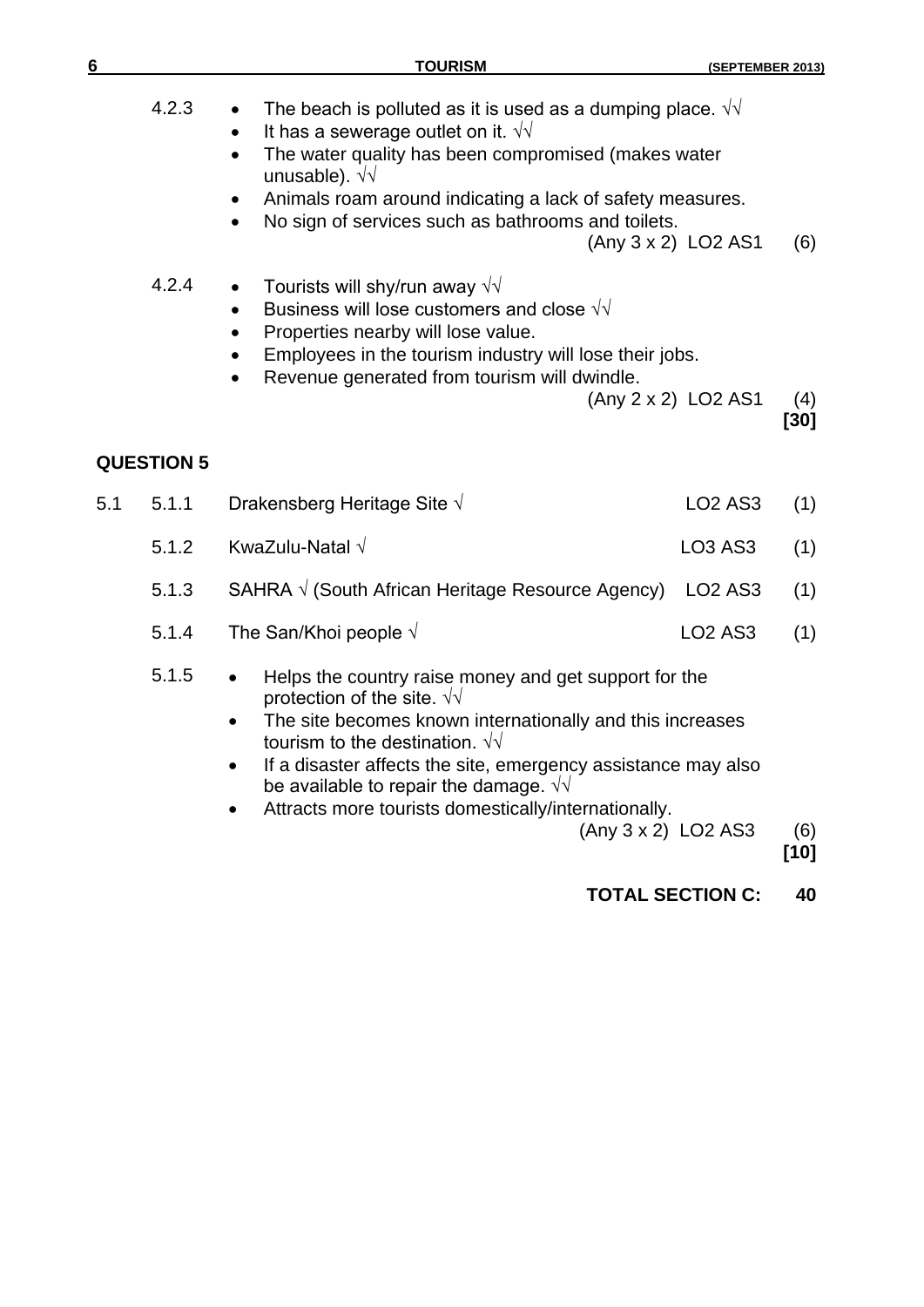### **SECTION D: TOURISM GEOGRAPHY, TOURISM AND TRAVEL TRENDS**

### **QUESTION 6**

- 6.1 6.1.1 (a) SA +2 + Dallas -6 Time Diff. = 8 hours  $\sqrt{V}$  LO3 AS1 (2)
	- (b)  $SA +2$ - Delhi +5,5 Time Diff. =  $3,5$  hours  $\sqrt{}$  LO3 AS1 (2)
	- 6.1.2 (a) SA  $+2$ + New York -5 Time Diff.= 7 hours  $\sqrt{ }$

Departure Time =  $08:00$  (NY time) + 7 hours  $\sqrt{$  = 15:00 (SA time) 15:00 + 14:00 (14 hours)  $\sqrt{$  = 05:00  $\sqrt{}$ the next day  $(2)$  August  $2012$ )  $\sqrt{ }$  LO3 AS1 (4)

(b) 05:00 – 7 hours

22:00 √√ Appropriate, some people especially young ones are still awake at that time so can receive calls.  $\sqrt{v}$ 

### **OR**

|                                                                                                                                                 |       |     | Inappropriate, some people are already asleep at this time                   |                                  |                   |
|-------------------------------------------------------------------------------------------------------------------------------------------------|-------|-----|------------------------------------------------------------------------------|----------------------------------|-------------------|
|                                                                                                                                                 |       |     | so calling them is an inconvenience.                                         | <b>LO3 AS1</b>                   | (4)               |
|                                                                                                                                                 |       | (c) | Transit Visa $\sqrt{ }$                                                      | LO <sub>3</sub> AS <sub>3</sub>  | (1)               |
| 6.1.3<br><b>Transit Visa</b> is an official document issued by a country en-route<br>to allow passengers to catch a connecting flight/to change |       |     |                                                                              |                                  |                   |
|                                                                                                                                                 |       |     | flights. $\sqrt{ }$                                                          | LO <sub>3</sub> A <sub>S</sub> 3 | (1)               |
|                                                                                                                                                 |       |     | An entry visa is an official document issued by a destination                |                                  |                   |
|                                                                                                                                                 |       |     | country to allow visitors to enter. $\sqrt{ }$                               | LO <sub>3</sub> AS <sub>3</sub>  | (1)               |
| 6.2                                                                                                                                             | 6.2.1 | (a) | <b>Climate</b><br>This is important for the visitors to know what clothes to |                                  |                   |
|                                                                                                                                                 |       |     | pack. $\sqrt{v}$                                                             |                                  | $\left( 2\right)$ |

(b) **Safety** Visitors are unfamiliar with the country and they need to warned about safe places to visit and times to visit them.  $\sqrt{v}$  (2)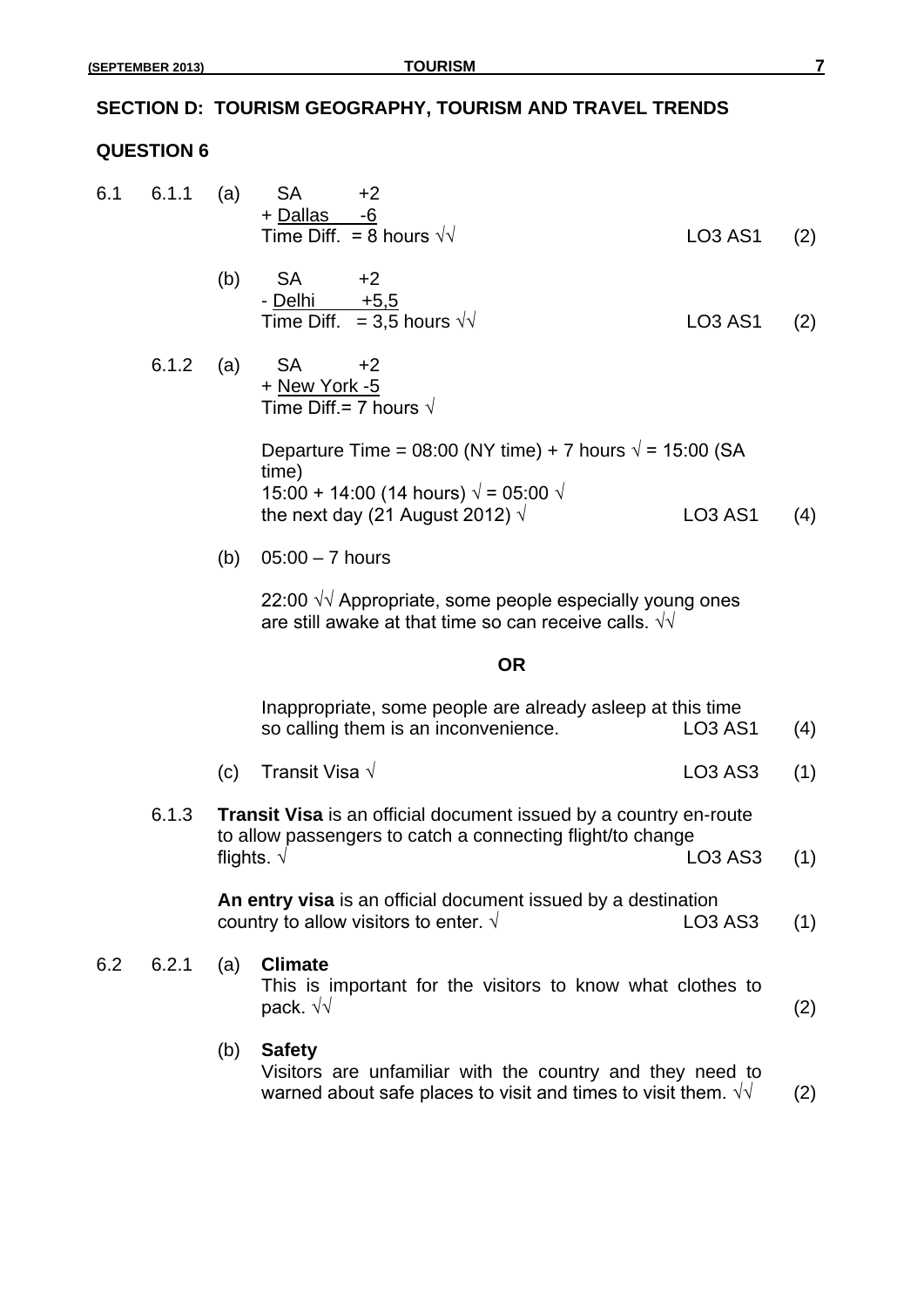| $\overline{\mathbf{8}}$ | <b>TOURISM</b>                                                                                                                                                                                                                                                                                                         | (SEPTEMBER 2013)                |             |  |
|-------------------------|------------------------------------------------------------------------------------------------------------------------------------------------------------------------------------------------------------------------------------------------------------------------------------------------------------------------|---------------------------------|-------------|--|
|                         | Importance of travel insurance<br>(c)<br>Travel has risks such as loss/theft/injury unforeseen<br>circumstances. When in another country, travel insurance<br>will cover these risks. $\sqrt{v}$                                                                                                                       |                                 | (2)         |  |
|                         | (d)<br><b>Exchange rate</b><br>They will know how much money the trip will cost them and<br>how much money to carry depending on the rate of<br>exchange between the two countries. $\sqrt{v}$                                                                                                                         | LO <sub>3</sub> A <sub>S6</sub> | (2)         |  |
| 6.3.1<br>6.3            | The price of one currency expressed in terms of units of<br>another currency. $\sqrt{\sqrt{2}}$<br>The value of one currency compared with another.<br>Mechanism used to convert one foreign currency into<br>another.<br>The amount of one currency that you can buy with another<br>(Any 1 x 2) LO3 AS5<br>currency. |                                 | (2)         |  |
| 6.3.2                   | 14,50 x $\sqrt{120}$ $\sqrt{120}$<br>= R1 740,00 $\sqrt{ }$<br><b>OR</b><br>R1 740,00 √√√                                                                                                                                                                                                                              | LO <sub>3</sub> AS <sub>5</sub> | (3)         |  |
| 6.3.3                   | R1 740 – R500 = R1 240 $\sqrt{2}$ + 7,50 $\sqrt{2}$<br>= \$165,33 $\sqrt{1}$<br>165,33 $\sqrt{\sqrt{}}$                                                                                                                                                                                                                | <b>LO3 AS5</b>                  | (4)         |  |
| 6.3.4                   | • Bureau de Change $\sqrt{ }$<br>Banks $\sqrt{}$<br>Major hotels $\sqrt{}$<br>Major cruise ships $\sqrt{}$<br>Airport kiosks<br><b>Travel agencies</b><br>Foreign currency exchange traders<br>$(Any 4 x 1)$ LO3 AS5                                                                                                   |                                 | (4)<br>[36] |  |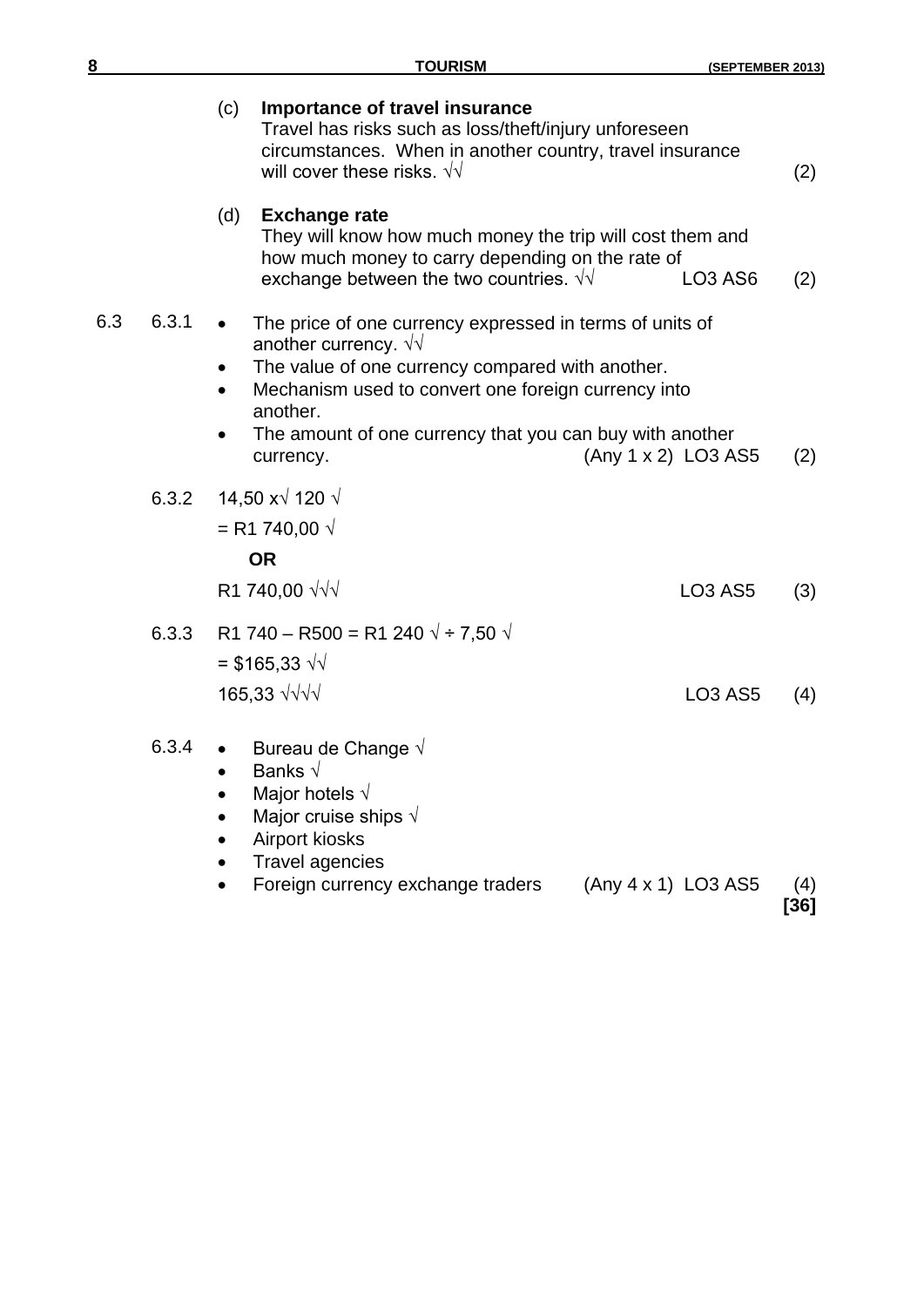# **QUESTION 7**

7.1 • Marketing is the process of finding out what customers want and need, where they want it and then providing them with the product/service at a price they are willing to pay for it.

### **OR**

| • Advertising a product so as to create awareness about it to |               |  |
|---------------------------------------------------------------|---------------|--|
| customers. $\sqrt{v}$                                         | $LO3 AS3$ (2) |  |

- 7.2  $\bullet$  216 031  $\sqrt{ }$  LO3 AS3 (1)
- 7.3 Robust sales and marketing.  $\sqrt{ }$ 
	- Accessibility.  $\sqrt{}$
	- Exceptional value for money for European travellers.  $\sqrt{ }$
	- The rand is weaker than the pound and so it is cheaper for Europeans to come to South Africa.
	- South Africa is a former English colony so there are links between the two countries. (Any 3 x 1) LO3 AS3 (3)
- 7.4 (a) To make tourists feel safe and comfortable.  $\sqrt{v}$  LO3 AS3 (2)
	- (b) "To travel South Africa ourselves like tourists in our own country."  $\sqrt{}$  COUntry."  $\sqrt{}$  (2)
- 7.5 Brazil  $\sqrt{ }$ 
	- Russia
	- China √
	- India √
	- - South Africa  $\sqrt{ }$  (Any 4 x 1) LO3 AS3 (4)
			- **[14]**
			- **TOTAL SECTION D: 50**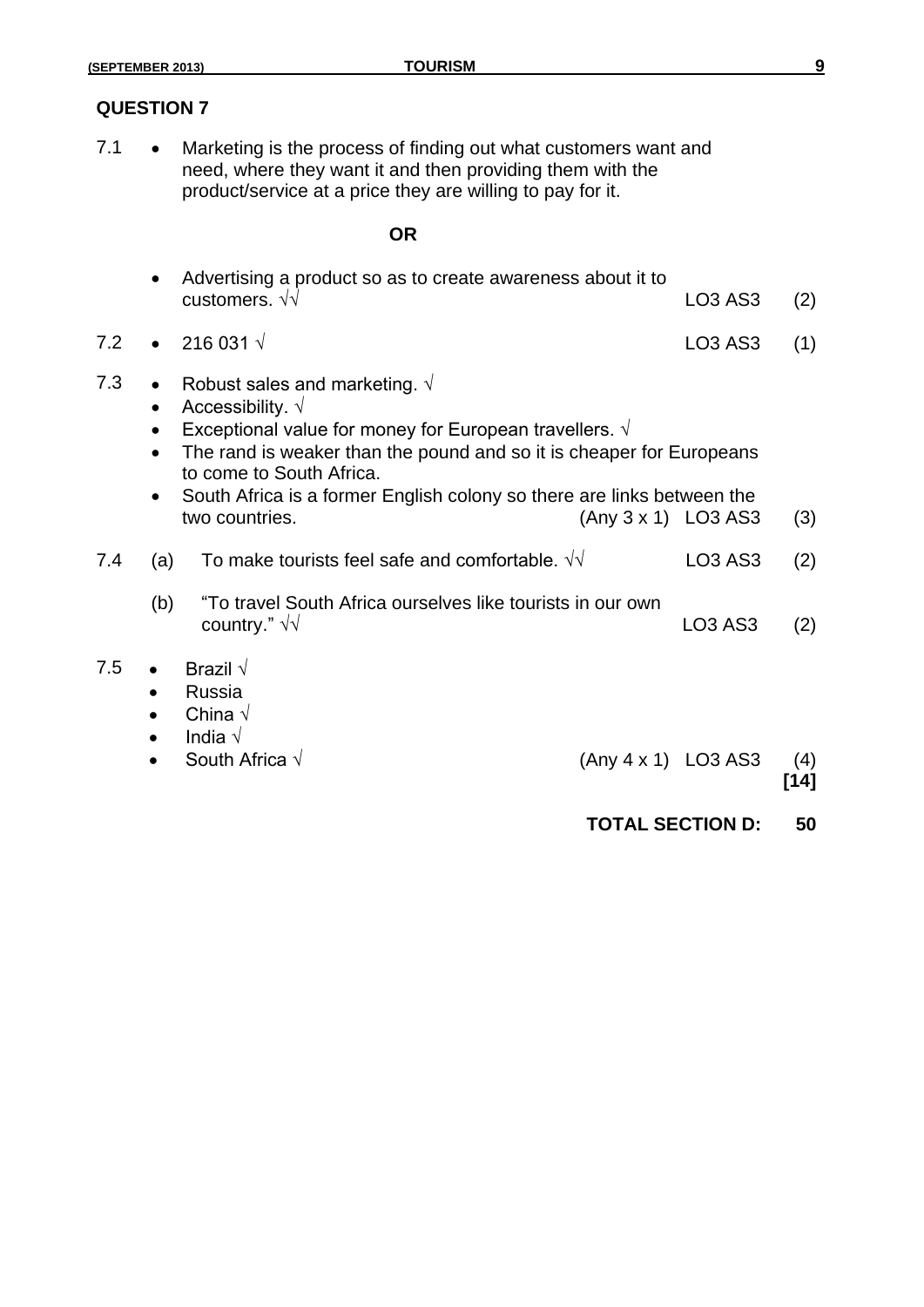8.1 8.1.1 •  $A \sqrt{ }$  LO4 AS1 (1)

# **SECTION E: CUSTOMER CARE AND COMMUNICATION**

# **QUESTION 8**

|     | 8.1.2 | The customer is greeted before speaking to him/her. $\sqrt{v}$<br>An apology is rendered for inconvenience caused. $\sqrt{d}$<br>The "customer is always right attitude" is displayed.<br>Response to problems/complaints is prompt.<br>Customer receives help and assistance<br>Batho Pele principles are adhered to. (Any 2 x 2) LO4 AS3 | (4)        |
|-----|-------|--------------------------------------------------------------------------------------------------------------------------------------------------------------------------------------------------------------------------------------------------------------------------------------------------------------------------------------------|------------|
|     | 8.1.3 | The employee's attitude is negative. $\sqrt{ }$<br>Does not care about customers. $\sqrt{ }$<br>Does not show professionalism.<br>Is not loyal to the company/ business.<br>Is unfriendly and rude.<br>(Any 2 x 1) LO4 AS3                                                                                                                 |            |
|     |       | Can attract negative publicity (WOM) for the business. $\sqrt{v}$<br>Repeat visits will be discouraged. $\sqrt{\sqrt{2}}$<br>Few tourists/customers will support the business. $\sqrt{v}$<br>Employees will lose their jobs.<br>The business will be out competed by similar businesses.<br>Profits will decrease.<br>(Any 3 x 2) LO4 AS3  | (2)<br>(6) |
| 8.2 | 8.2.1 | Customer Feedback – is a way of measuring customer<br>satisfaction and gives a business the opportunity to improve on<br>service delivery as well as be alerted to things that possibly have<br>been going wrong, which managers or owners might be unaware<br>of.<br><b>LO4 AS4</b>                                                       | (2)        |
|     | 8.2.2 | Customer feedback cards $\sqrt{ }$<br>Telephone interviews $\sqrt{ }$<br>Follow up calls/visits $\sqrt{ }$<br><b>Customer surveys/questionnaires</b><br>Internet surveys                                                                                                                                                                   |            |

- **•** Suggestion boxes
- Focus groups
- Mystery customer
- Observations
- SMS/letters/fax/telephone/cellphone (Any 3 x 1) LO4 AS4 (3)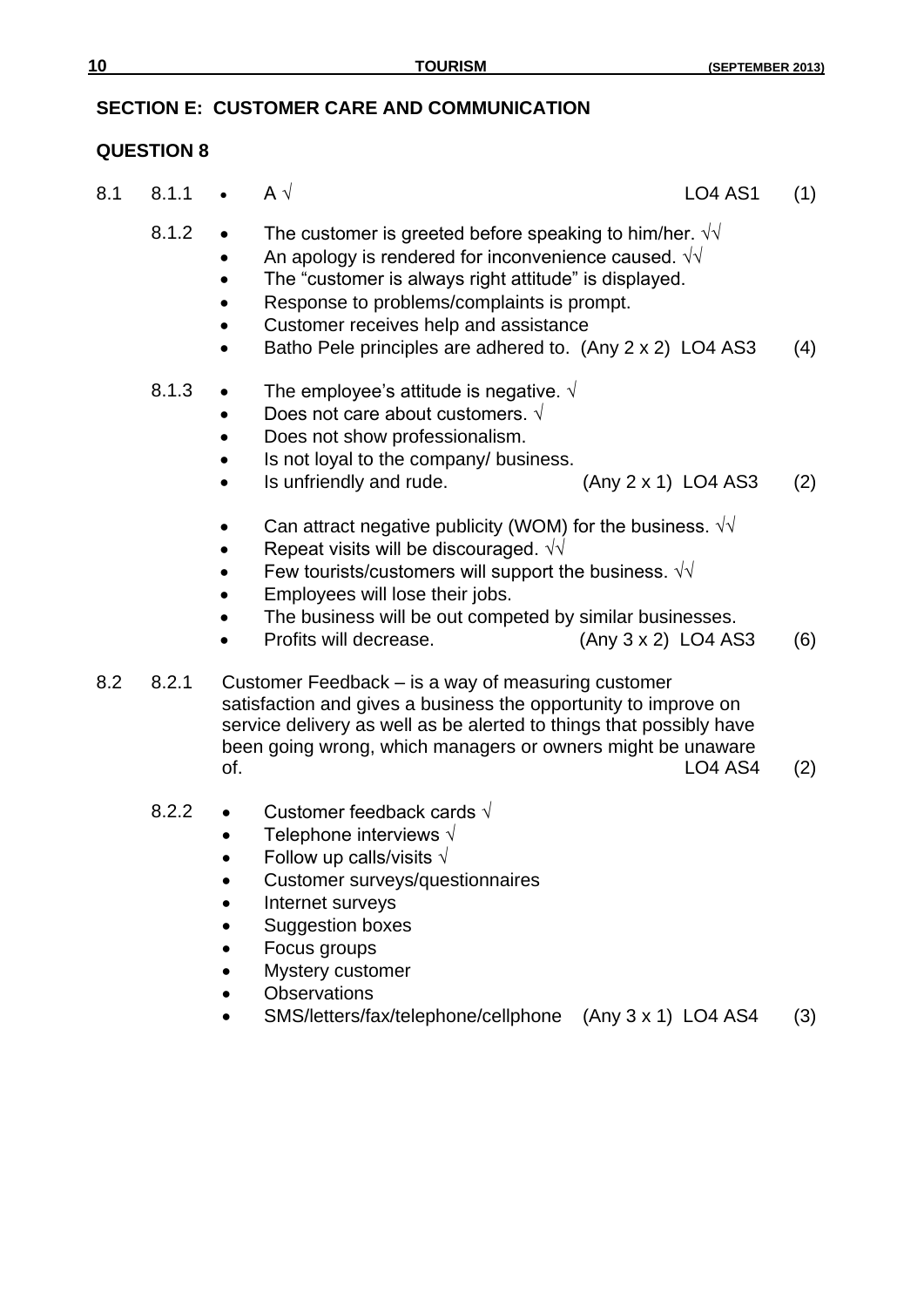- 8.2.3  $\bullet$  Avoid a defensive attitude.  $\sqrt{v}$ 
	- Offer a sincere attitude.  $\sqrt{v}$
	- It is always best to ask the consumer to explain the problem in detail. Listen carefully and attentively to the customer's concerns.
	- Resist the temptation to disagree with consumer's perception of the situation.
	- Inform the consumer of the remedial action to be taken in order to rectify the situation.
	- Give the assurance that the problem will be resolved and then give feedback when this has happened.
		- $(Any 2 x 2) LO4 AS4$  (4)

**[22]**

# **QUESTION 9**

# 9.1 9.1.1 **Communication**

- Businesses e-mail customers prices and other information. √√
- Businesses communicate with their suppliers.
- Communicate with customers to obtain feedback and to render due apologies where necessary. (Any 1 x 2) LO4 AS5 (2)

# 9.1.2 **Bookings**

- Businesses help customers to make online bookings.  $\sqrt{\sqrt{}}$
- Customers are able to book online using the CRS (Central Reservation System) (Any 1 x 2) LO4 AS5 (2)

# 9.1.3 **Pre-trip viewing of attractions**

 Before customers can decide about attractions to visit they can pre-view them online.  $\sqrt{v}$  (Any 1 x 2) LO4 AS5 (2)

# 9.2 Laptop/Notebook  $\sqrt{ }$  LO4 AS5 (1)

- 9.3 It is portable and can be carried around.  $\sqrt{ }$ 
	- Can be used at work and at home.
	- Uses a battery and can be on for 2 to 3 hours without electricity.
	- Tourists can use the laptop on the field to take photos and save the pictures on it while on tour. (Any 1 x 1) LO4 AS5 (1)
		- **[8]**

# **TOTAL SECTION E: 30**

**GRAND TOTAL: 200**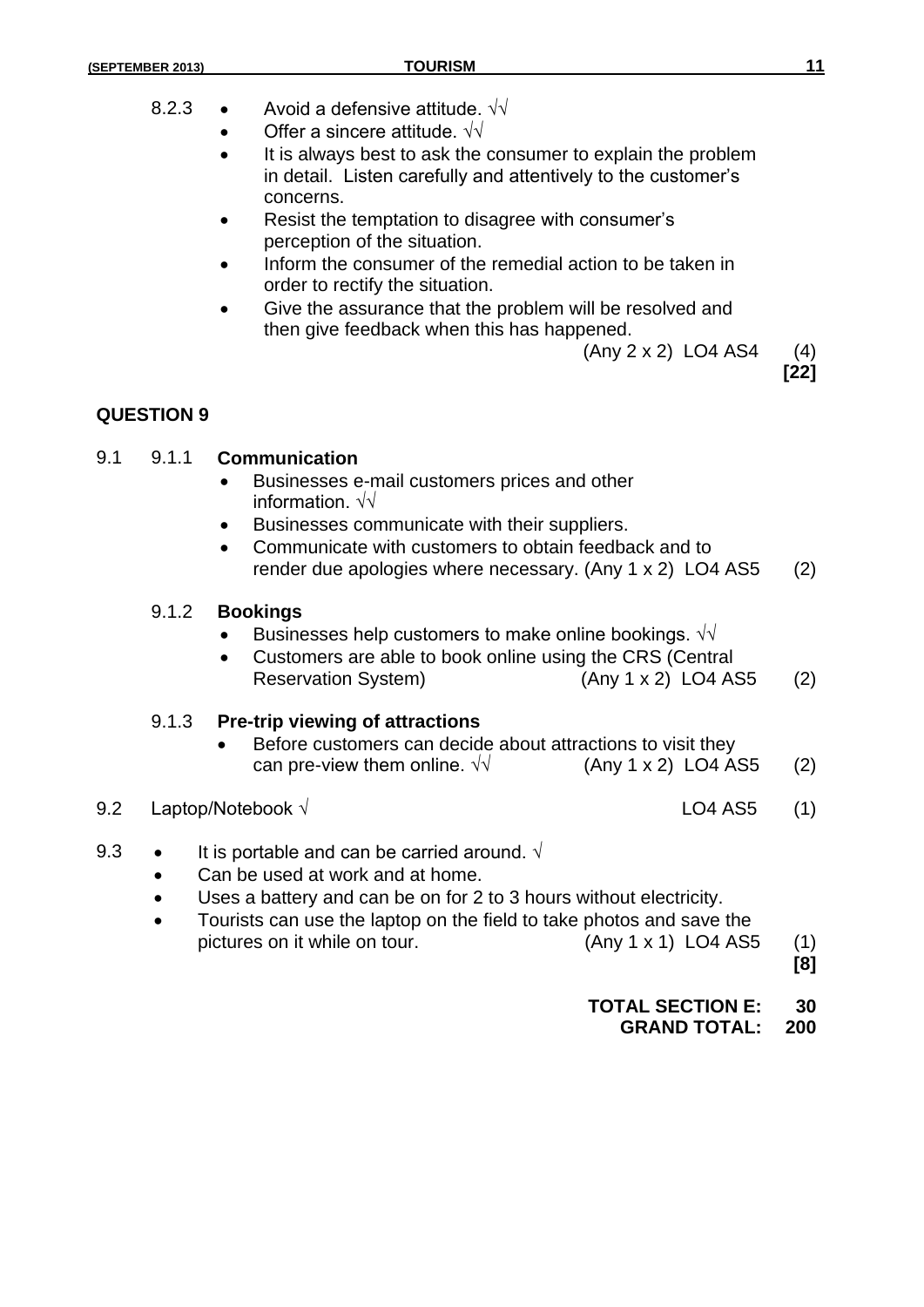- . √√ opregte verskoning aan 'n Bied
- Dit is altyd die beste om die verbruiker te vra om die brobleem/klagte volledig te verduidelik. Luister versigtig en aandagtig na die kliënt se probleem/klagte.
- Weerstaan die versoeking om met die kliënt se weergawe van die probleem/klagte te verskil.
- Stel die verbruiker in kennis van die regstellende aksie wat geneem word om die situasie te beredder.
- Gee die versekering dat die probleem opgelos sal word en gee teugvoering wanneer dit gebeur. (Enige 2 x 2) LU4 AS4 (4)

### **9 VRAAG**

# **Size 1.1.1 Kommunikasie**

- Besigshede e-pos pryse van produkte/dienste en ander inligting aan kliënte. √√
- Besighede kommunikeer met hul verskaffers.
- Kommunikeer met kliënte om terugvoering te kry en om verskonings aan te bied wanneer nodig.
- $(S)$  GSA AU  $(S \times f \cdot \theta)$  (2)

# **Besprekings** 9.1.2

- Besighede help kliënte om aanlyn-beprekings te maak.√√
- Kliënte kan aanlyn-besprekings te maak deur gebruik te maak van die Sentrale Besprekingsstelsel (SBS).
- $(S)$  CBA AU  $(S \times F)$  eping

# **Bigger besigtiging van besienswaardighede**

- Kliënte/toeriste kan die toerisme-aantreklikhede vooraf aanlyn besigtig, voordat hulle besluit om die plek te besoek. √√
- $(S)$  CSA AUJ  $(S \times Y)$  eging
- (1) LU4 AS5 ) √√ *Notebook* Skootrekenaar ( 2. 9
- 
- $\sqrt{6}$ . biow shagbaar en kan rondgedra word.  $\sqrt{6}$
- Kan by die werk of tuis gebruik word.
- Maak gebruik van batterye en kan vir 2 tot 3 ure funksioneer sonder elektrisiteit.
- Toeriste kan foto's aflaai en stoor terwyl hulle op toer is.
- $(1)$  GSA AULI  $(1 \times 1)$  aping)
- **[8]**

# **30 TOTAAL AFDELING E:**

**200 GROOTTOTAAL:**

**[22]**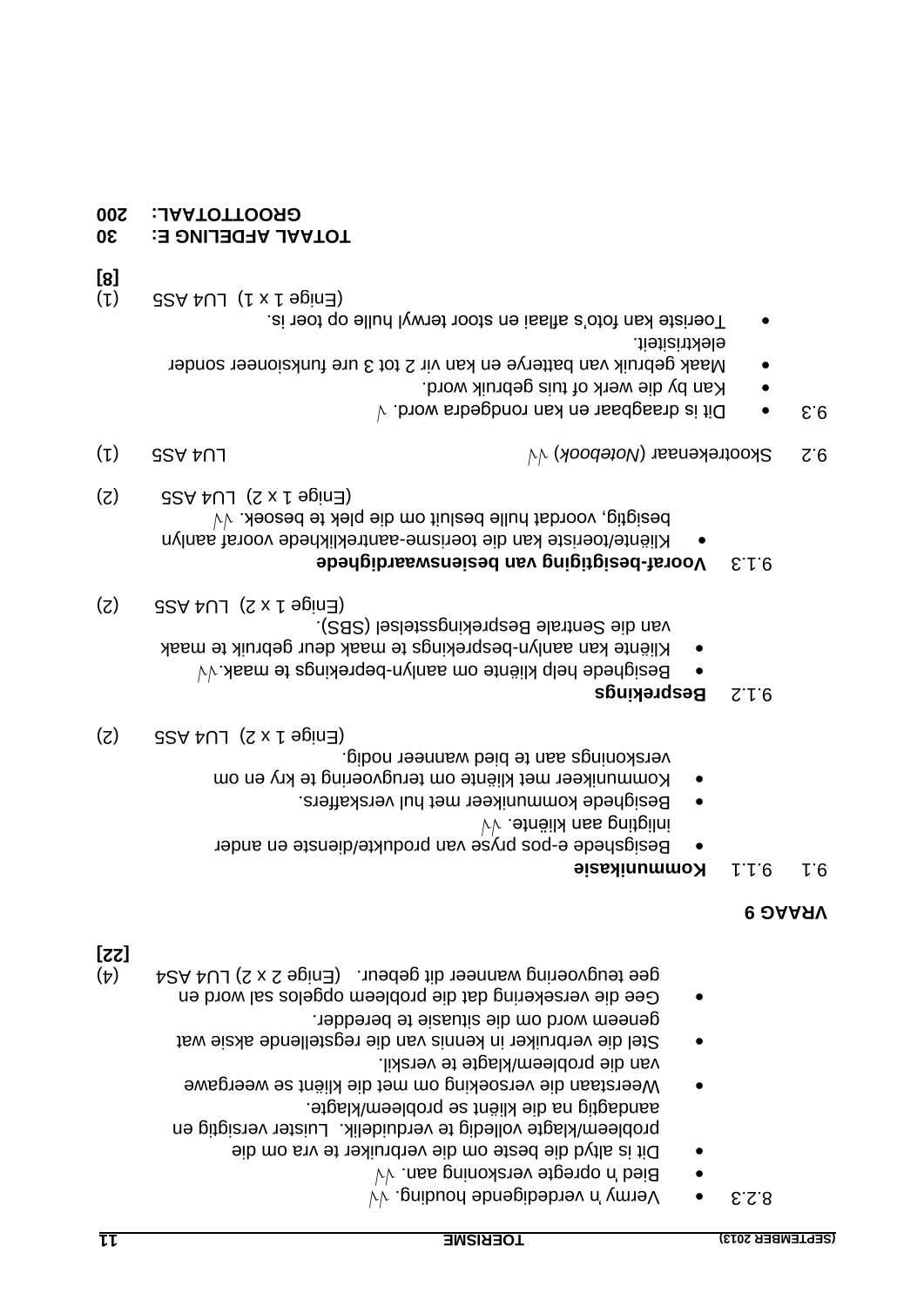# **KLIENTEDIENS EN KOMMUNIKASIE**

- (1) TCA AU
- Die kliënt word hoflik gegroet, voordat daar met hom/haar 8.1.2 √√ gepraat word.
- √√ 'n Verskoning word aangebied vir die ongerief veroorsaak.
- "Die kliënt is altyd reg houding" word weerspieël.
- Vinnige reaksie op die kliënt se probleem/klagte. Die kliënt ontvang help en bystand.
- Batho Pele-beginsels word nagekom.
- $(\uparrow)$  CSA  $\uparrow$ U  $(\uparrow)$   $(\uparrow)$   $(\downarrow)$
- $\forall$  . pribuon ewerknemer het 'n biggatiewe bouding.  $\forall$
- $\forall$  .əin ətnëilx əib 100 gro $e$ əin ai vH
- Vertoon geen professionalisme nie.
- waatskappy/besigheid nie-
- ls onvriendelik en onbeskof. (Enige 2 x 1) LU4 AS3 EQ.
- √√ Kan negatiewe publisiteit vir die besigheid veroorsaak.
- √√ Herhaalde besoeke sal ontmoedig word.
- √√ Minder toeriste/kliënte sal die besigheid ondersteun.
- Werknemers sal hul werk verloor.
- Sal moeilik kan kompeteer (meeding) teen soortgelyke besighede.
- Winste sal afneem.  $(S \times S \oplus \text{Spin}(\text{B})$  LU4 AS3  $(S)$
- B. 8.2 · S.2.1 · Kliëntediens-terugvoering: is 'n metode om kliënte-bevrediging te meet en dit gee die besigheid die geleentheid om hul dienslewering positief te verbeter, ook 'n metode om die bestuur bewus te maak van dinge wat verkeerd loop, waarvan hulle (z)  $\uparrow$  bew summary was responsible to the series of the series of the series of the series of the series of the series of the series of the series of the series of the series of the series of the series of the series of
- √ Kliënte terugvoerkaarte 8.2.2
- √ Telefoniese onderhoude
- √ Opvolgbesoeke/oproepe
- Kliënte opnames/vraelyste
- Internet opnames
- Voorstelle houer
- Eokna-groepe
- Geheime kliënt
- Waarnemings
- $(5)$   $\mu$ SA  $\mu$ U  $($  i x  $\epsilon$  aping (  $\lambda$  nootles/nootlefor/saks/kel/awaind/SMS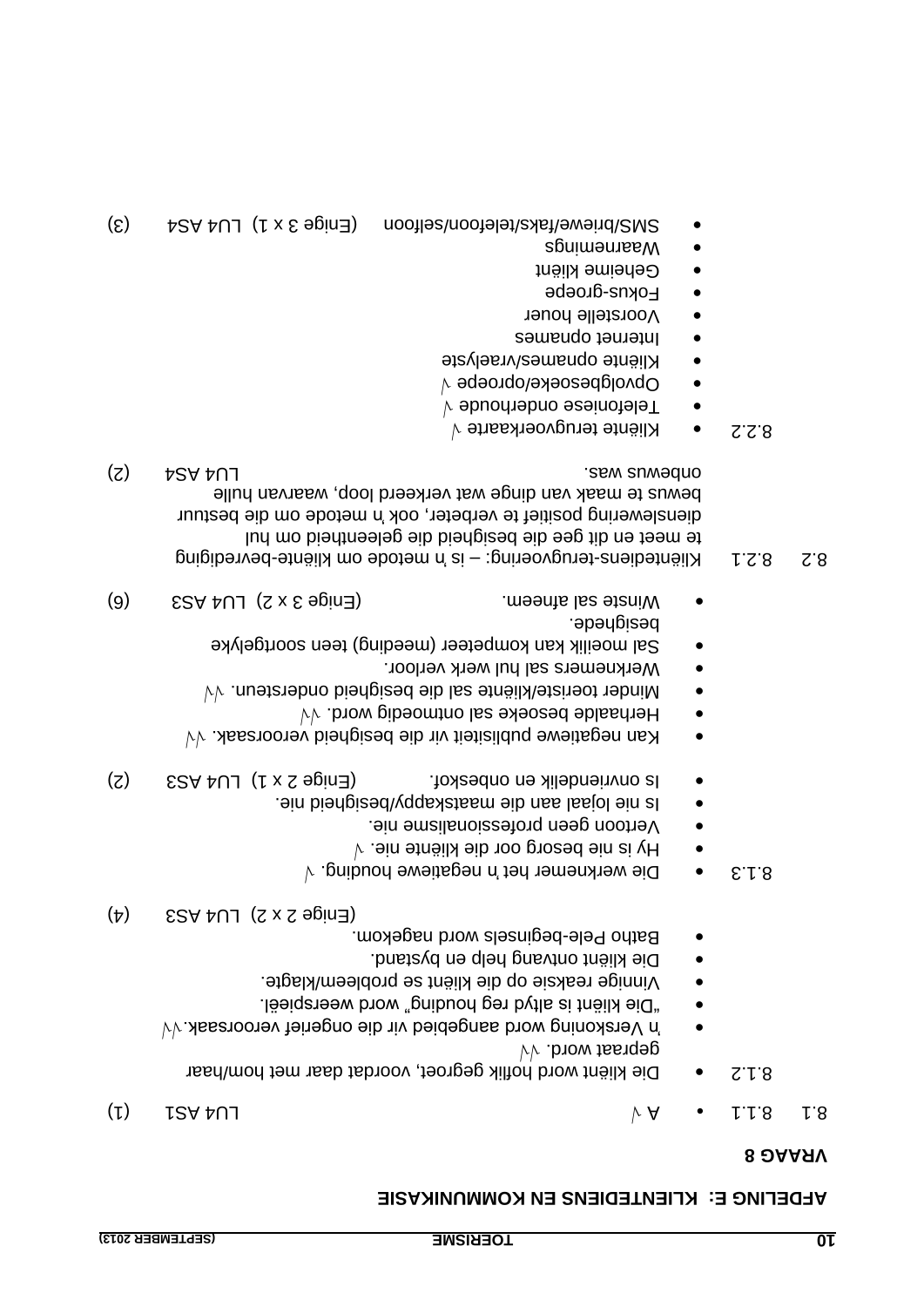### **7 VRAAG**

Bemarking is die proses om uit te vind wat die kliënte wil hê en wat 7.1 hulle benodig, waar hulle dit wil hê en om hulle dan met die produk/diens te voorsien teen 'n prys wat hulle bereid is om te betaal. √√

# **OF**

- Die advertering van 'n produk om 'n bewustheid van dit by kopers te kweek. Kunst as a strong week. This week, we have a strong week. This week is a strong week of  $\sum$
- $(1)$  CSA CULTIMATE OF THE CONSTRUCTION AND ALL CONSTRUCTS OF THE CONSTRUCTION OF THE CONSTRUCTION OF THE CONSTRUCTION OF THE CONSTRUCTION OF THE CONSTRUCTION OF THE CONSTRUCTION OF THE CONSTRUCTION OF THE CONSTRUCTION OF
- $\forall$  9. Aggressiewe verkope en bemarking  $\forall$
- V Diedanklikheid √
- $\bullet$  Uitsonderlike waarde vir geld vir Europese reisigers.  $\forall$
- Die rand is swakker as die pond, dit is goedkoper vir die Europeërs aien et axintA-biu2 an mo-
- Afrika is 'n voormalige Engelse kolonie, gevolglik is daar 'n Suid (5) ESA EUJ (1 x E agin 3) Bande lande. However a capacity and the sensity of the tus-
- $\forall y$  "leov tsal et ennagatro ne piliev etaineot ano mO" (a) 4. Y  $(S)$  ESA EUJ
- $V$ <sup>*"*</sup> sien teom saint A-biu2 nueb eterise as the assement of  $d'$
- $(z)$  ESA EUJ
- $\sqrt{5}$  Brasilië √
- **e** Rusland
- Sjina √
- Indië √
- $(4)$  ESA EUJ (↑ x 4 apin∃) Control 4 x 10 and 4  $\theta$  and 4  $\theta$  and  $\theta$  and  $\theta$  and  $\theta$
- **[14]**
- **50 TOTAAL AFDELING D:**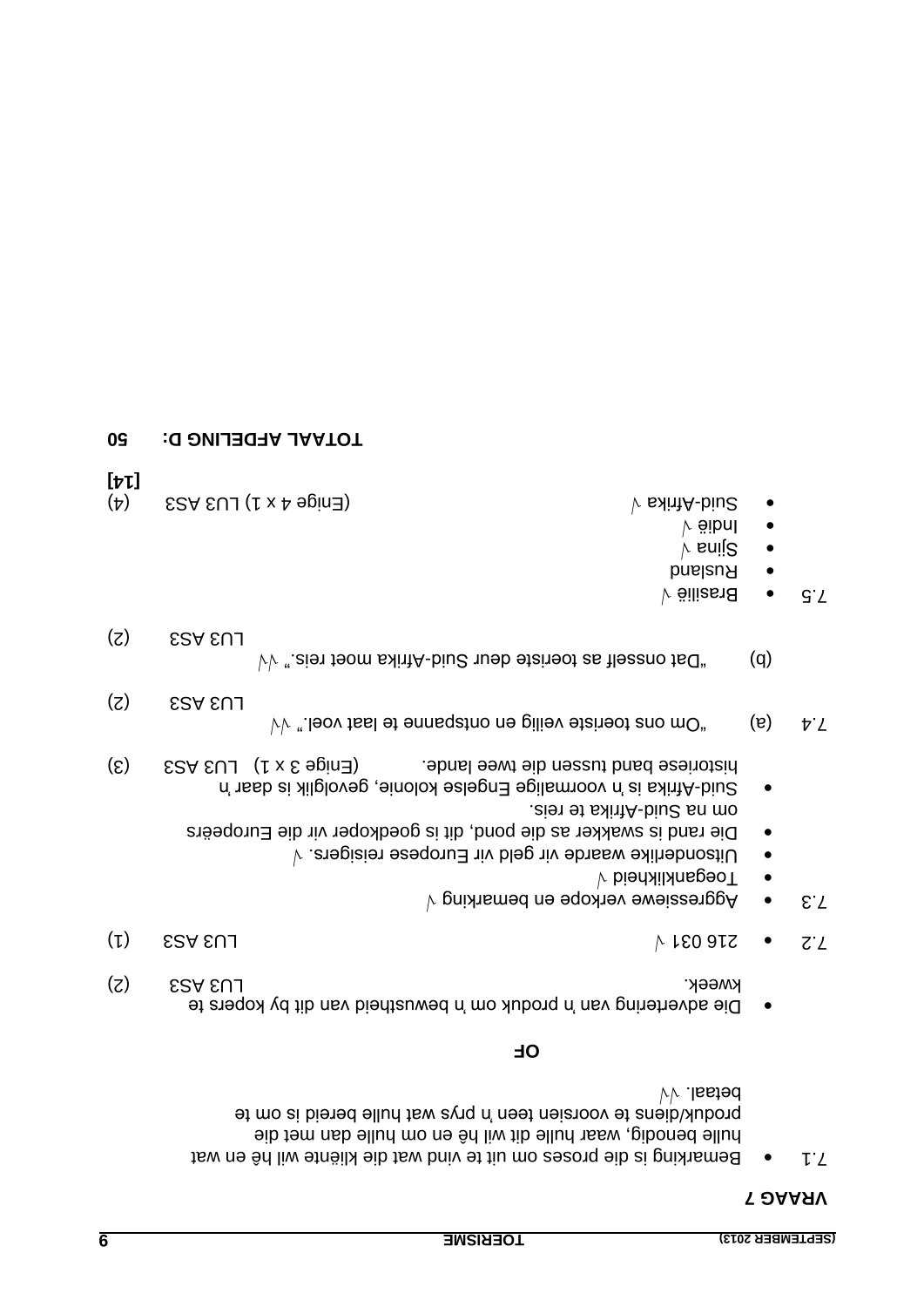| [36]<br>$(\nabla)$          | $32A$ EUJ $(1 \times A)$ epind) | Buitelandse valutahandelaars<br>Reisagentskappe<br>Luguenezealletjies<br>Internasionale plesierbote v<br>Internasionale hotelle v<br>$\bullet$<br><b>Banke</b> V<br>Bureau de Change v                                                                                                                                                         | b.5.3 |                         |
|-----------------------------|---------------------------------|------------------------------------------------------------------------------------------------------------------------------------------------------------------------------------------------------------------------------------------------------------------------------------------------------------------------------------------------|-------|-------------------------|
| $(\nabla)$                  | <b>LU3 ASS</b>                  | $VVVV$ $SE$ 391                                                                                                                                                                                                                                                                                                                                |       |                         |
|                             |                                 | $VV$ $SE$ $91$ \$ =                                                                                                                                                                                                                                                                                                                            |       |                         |
|                             |                                 | $\forall$ 05, $\forall$ + 042 19 = 0068 - 047 19                                                                                                                                                                                                                                                                                               | E.E.3 |                         |
| $\left( \mathcal{E}\right)$ | <b>LU3 ASS</b>                  | $VV$ <sub>00,04</sub> 19                                                                                                                                                                                                                                                                                                                       |       |                         |
|                             |                                 | <b>OE</b>                                                                                                                                                                                                                                                                                                                                      |       |                         |
|                             |                                 | $\triangleright$ 00,047 1 A =                                                                                                                                                                                                                                                                                                                  |       |                         |
|                             |                                 | $\uparrow$ 0ZL $\uparrow$ x 0S'tL                                                                                                                                                                                                                                                                                                              | S.S.3 |                         |
| (5)                         | $32A$ EUJ $(2 \times 1)$ aging) | geldeenheid kan koop.<br>Die bedrag van een geldeenheid waarmee jy 'n ander<br>geldeenheid om te skakel na 'n ander.<br>Meganisme wat gebruik word om een buitelandse<br>Die waarde van een geldeenheid in vergelyking met 'n ander.<br>$\bullet$<br>ander geldeenheid. $\forall v$<br>Die prys van een geldeenheid, uitgedruk in terme van 'n | 1.5.3 | E.3                     |
| (z)                         | <b>9SA EUL</b>                  | W abnsl sewt sib nessut<br>hoeveel geld moet hulle het afhangende van die wisselkoers<br>Toeriste wil weet hoeveel geld die reis hulle gaan kos, en<br>(p)<br><b>Wisselkoers</b>                                                                                                                                                               |       |                         |
| (5)                         |                                 | $VV$ . Aeb a'oxiian<br>vreemde land reis, sal reisversekering jou teen hierdie<br>en ander onvoorsienbare gebeure mee. Wanneer jy in 'n<br>Reis bring risiko's soos diefstal/verlore goedere/beserings<br>Belangrikheid van reisversekering<br>(c)                                                                                             |       |                         |
|                             | (SEPTEMBER 2013)                | <b>TOERISME</b>                                                                                                                                                                                                                                                                                                                                |       | $\overline{\mathbf{8}}$ |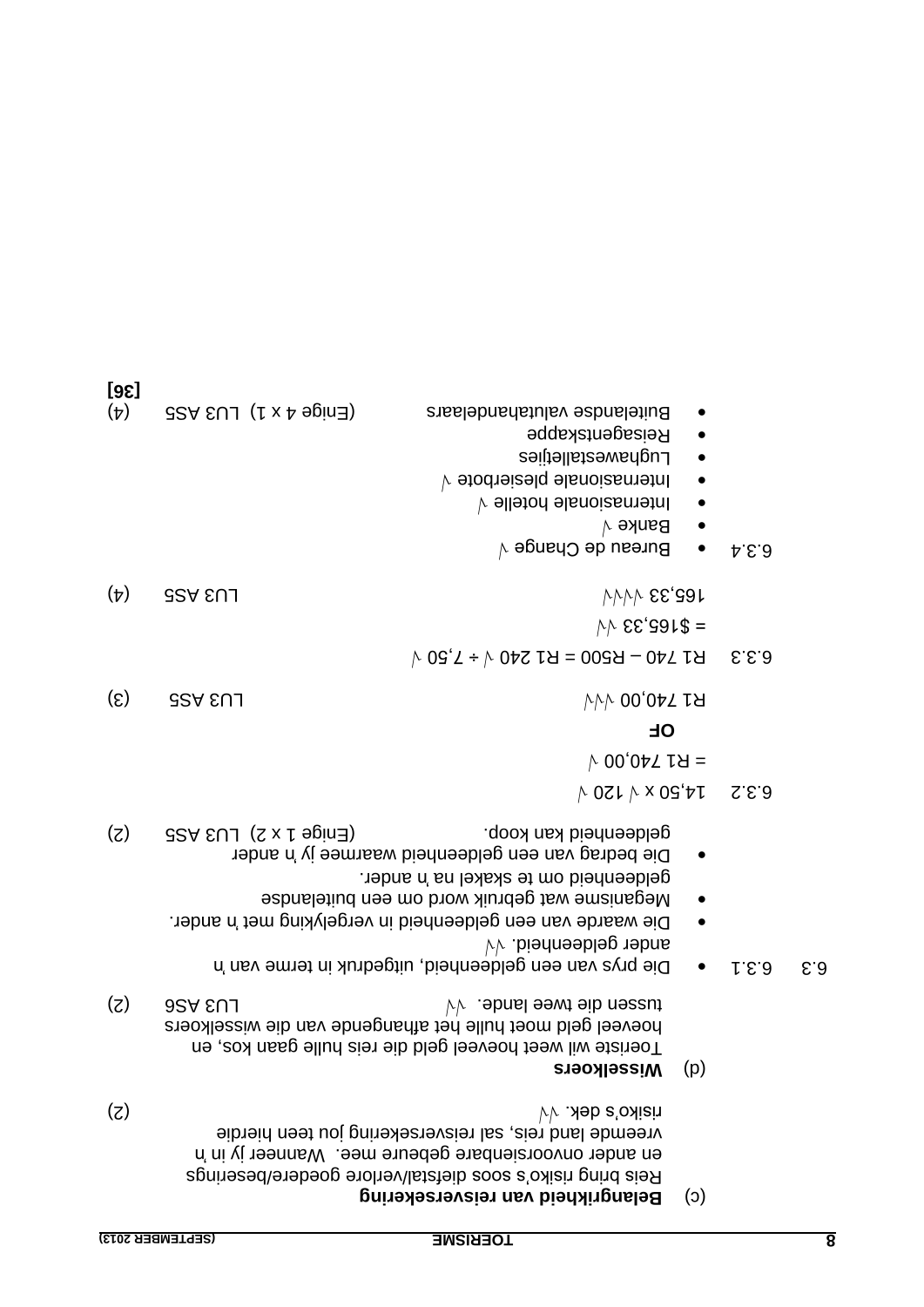# **AFDELING D: TOERISME AARDRYKSKUNDE, BESIENSWAARDIGHEDE EN REISNEIGINGS**

#### **6 VRAAG**

|     |         |                                                         | $V$ vuu $T = I$ ixerskii = 7 uur<br>$+$ New York -5 |     |       |     |
|-----|---------|---------------------------------------------------------|-----------------------------------------------------|-----|-------|-----|
|     |         | $Z+$                                                    | AS                                                  | (e) | 2.1.3 |     |
| (Z) | LU3 ASA | $VV$ 1uu 3,5 = lixenevbyT<br>$\overline{5,5+}$<br>$Z+$  | $\overline{1}$ ilile $\overline{1}$<br>AS           | (q) |       |     |
| (Z) | LOS EUJ | $VV$ uur 8 = .lias evok $T$<br>$\overline{9}$ -<br>$Z+$ | $\frac{1}{2}$ = $\frac{1}{2}$<br>A <sub>2</sub>     | (e) | 1.1.9 | L.3 |

 $(b\psi t AG) 00.3t = V \nu \nu T + (b\psi t Y) 00.80 = b\psi t A$  $\sim$  00:50 =  $\sim$  (1nn  $\mu$ ) 00: $\mu$  + 00:51  $(4)$  LU3 AUGUSTUS  $\vee$  C102 augustus AUGUSTUS (4)

un  $Z - 00:90$  (d)

Geskikte tyd, sommige mense, veral die jeug is 22:00 √√ nog wakker op daardie tydstip en kan dus die oproep √√ ontvang.

#### **F O**

| $(\nabla)$ | LSA EUJ<br>simubis.                                    |
|------------|--------------------------------------------------------|
|            | Onvange, sommige slaap alreeds so om hulle te bel is n |

- $(1)$  CSA EUL CONTROLLEY  $\forall$  musiV of is matrix (3)
- **bratic dokument wat in an in the boy on the state of the state of the state of the state of the state of the state of the state of the state of the state of the state of the state of the state of the state of the state of** uitgereik word om aan it neissasier toestemming te verleen om die land tydelik binne te kom en van lugrederye te verander.  $\vee$  $(L)$  ESA EUJ
- land 'n amptelike dokument wat deur 'n is **isum v- Toegangs** inkomende toeris/besoeker 'n uitgereik word om toestemming aan (1) ESA EUL3  $\forall$  the land binne te kom.  $\forall$  the verteen  $(1)$
- **Klimaat** (a) 6.2.1 6.2

Dit is belangrik vir besoekers om te weet watter klere om in  $\forall y \in \mathbb{R}$  (2)

### **Veiligheid**

Besoekers is nie vertroud met die land nie, en hulle moet gewaarsku word oor onveilige plekke en tye om die plekke  $\mathcal{N}$  (2)  $\mathcal{N}$  (2)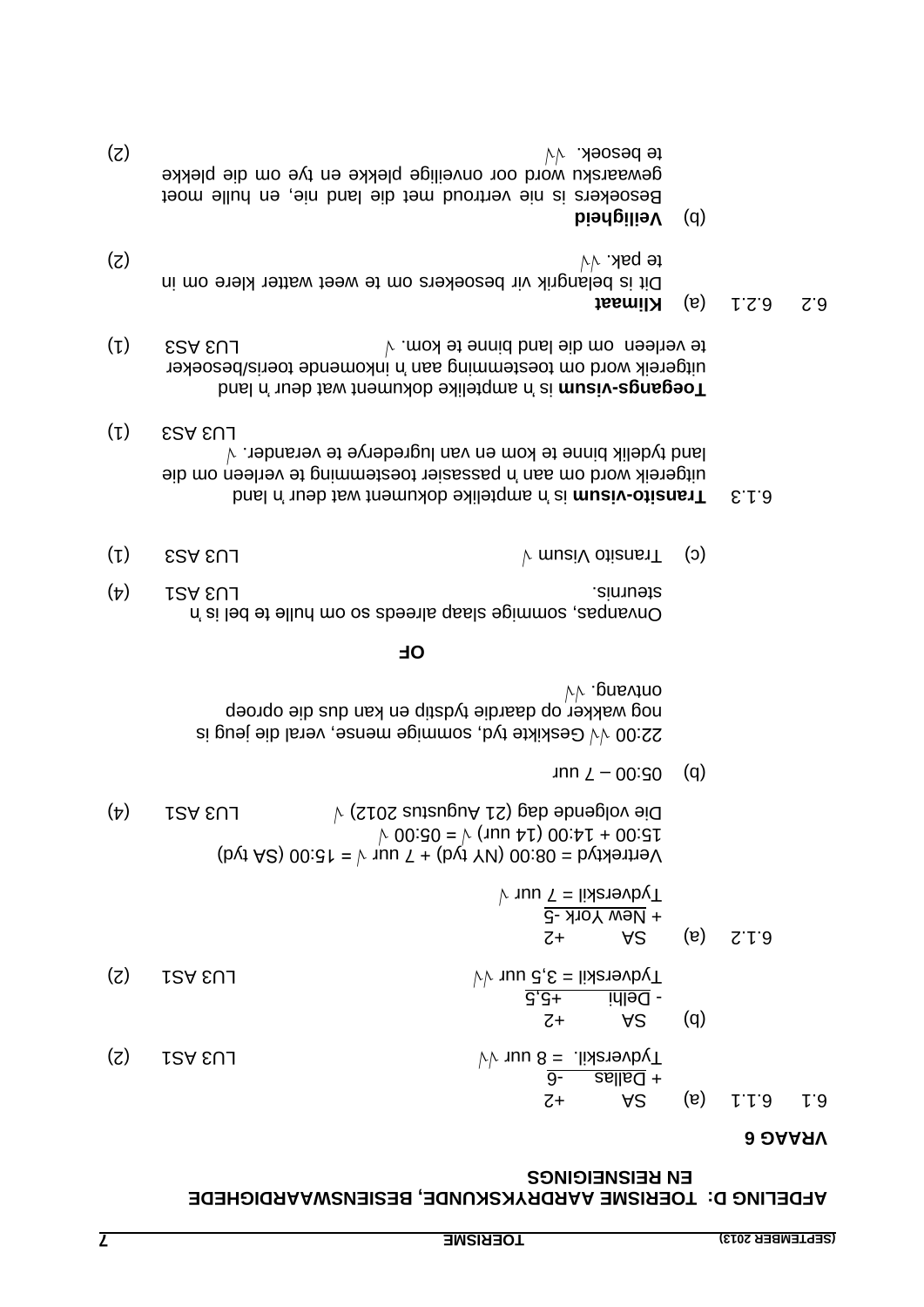| $V$ $\sim$ 1900/ $\sim$ 1900 $\sim$ 1910 $\sim$         |
|---------------------------------------------------------|
| <b>terrein.</b> VV                                      |
| Die strand is besoedel en word gebruik as in stortings- |
|                                                         |

- . √√ afvoer Dien as 'n riool
- o Die kwaliteit van water word verlaag (maak die water
- $V$ √ (166dailundno Diere loop op die strand rond, wat 'n gebrek aan sekuriteit aandui.
- . Geen teken van geriewe soos kleedkamers en toilette nie (6)  $1.5A$  SU  $(5 \times 2)$  Enige 3  $\times 2$   $(6)$
- 
- √√ Toeriste sal nie die strand besoek nie. 4.2.4 √√ Besighede sal kliënte verloor en sluit.
- · Waarde van huise/erwe sal afneem.
- Werknemers in die toerismebedryf sal hul werk verloor.
- Inkomste wat deur toerisme gegenereer word, sal (4) LSA SUJ (S x S epind) Controller and ASI Array Association of ASI Asia Asia Asia Asia Asia Asia A

# **[30]**

| 0Þ          | <b>TOTAAL AFDELING C:</b>                                                                                                                                                                                                                                                                                |                                                                                                                     |                               |     |
|-------------|----------------------------------------------------------------------------------------------------------------------------------------------------------------------------------------------------------------------------------------------------------------------------------------------------------|---------------------------------------------------------------------------------------------------------------------|-------------------------------|-----|
| [0L]<br>(9) | $ESA SU (S x S g)$ CU2 AS3<br>Lok meer binnelandse/internasionale toeriste.<br>$\dot{\vee}\dot{\vee}$ .letsrian beskikbaar om die skade te herstel. $\dot{\vee}\dot{\vee}$<br>Indien 'n ramp die terrein tref of affekteer, is noodbystand<br>Die terrein word internasionaal bekend en 'n groter aantal |                                                                                                                     |                               |     |
|             |                                                                                                                                                                                                                                                                                                          | vv .nieme beskerming van die terrein. Vv<br>Help die land om geld in te samel en kry ondersteuning vir<br>$\bullet$ | $G^{\prime}$ $\downarrow$ $G$ |     |
| (L)         | <b>ESA SUL</b>                                                                                                                                                                                                                                                                                           | Die San/Khoi/Boesmans v                                                                                             | 7.1.3                         |     |
| $(\iota)$   | <b>ESA SUL</b>                                                                                                                                                                                                                                                                                           | (qsxlategA ennondainend asnaskap)                                                                                   | 5.1.3                         |     |
| (L)         | <b>ESA EUJ</b>                                                                                                                                                                                                                                                                                           | $\forall$ lateN-uluSawX                                                                                             | S.f.G                         |     |
| (L)         | <b>ESA SUJ</b>                                                                                                                                                                                                                                                                                           | Drakensberg Erfenisterrein $\sqrt{ }$                                                                               | L L G                         | ι'ς |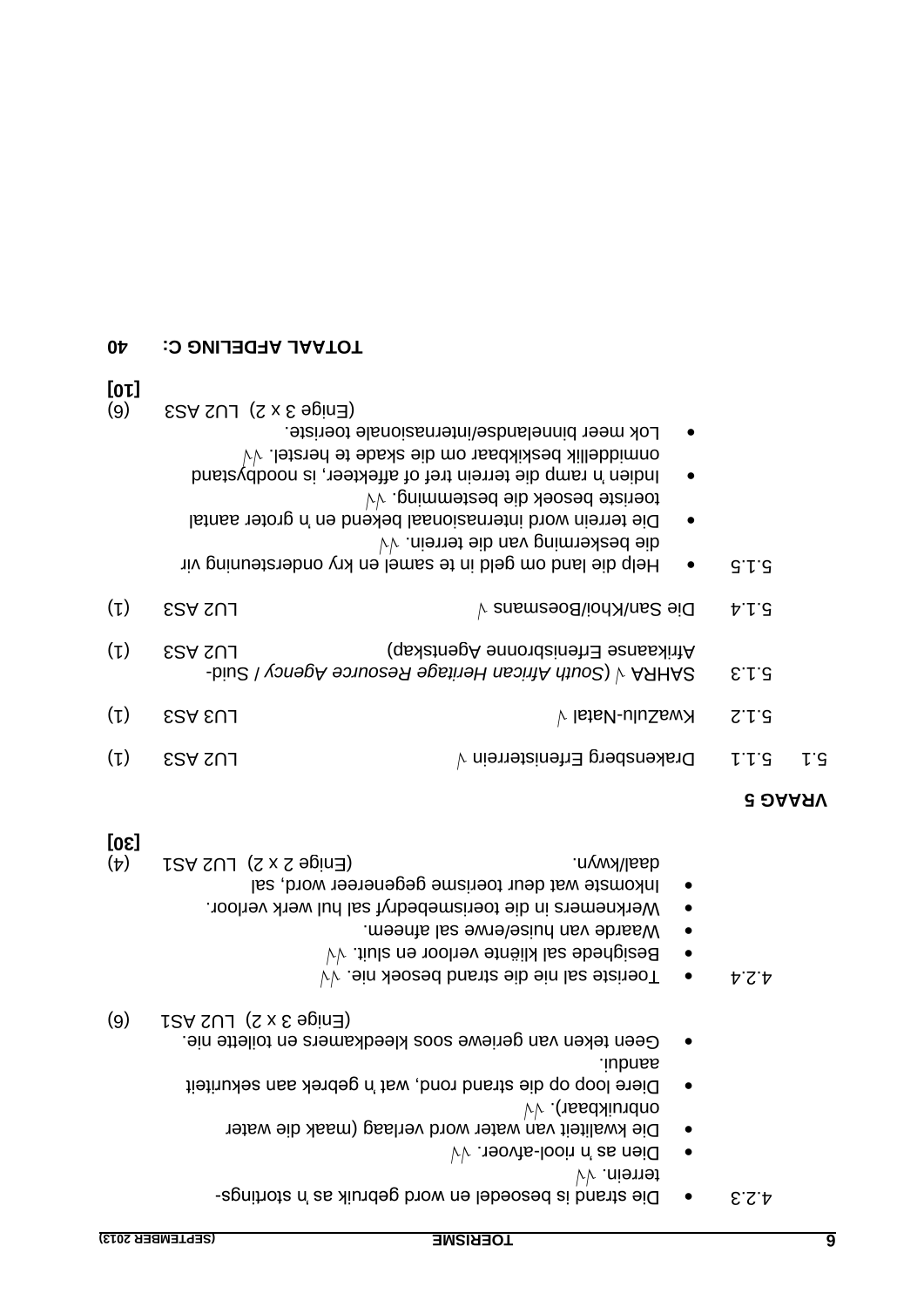### **VEDELING C: VERANTWOORDELIKE EN VOLHOUBARE TOERISME**

- Volhoubare ontwikkeling beteken sosiale, ekonomiese en 4.1.1 4.1 omgewingsontwikkeling wat die behoeftes van die huidige generasie bevredig, sonder om die aarde se hulpbronne uit te Put ter wille van die toekomstige generasie. V√ en LU2 AS1 (2)
- √√ Vermindering van armoede. 4.1.2
- Bemagtiging van vroue. V
- √√ Onderwys en vaardigheidsopleiding van die jeug.
- √√ Werkskepping/Indiensneming.
- Bevorder gesondheid en veiligheid.
- Geleenthede vir sake-ondernemings.
- Ontwikkel infrastruktuur soos paaie en lughawens.
- Bevorder skakeling met ander sektore van die ekonomie
- Verantwoordelike omgewingsbestuur.
- Bevorder landelike en stedelike ontwikkeling
- Gee aanleiding tot skoon water, grond en lug.
- . Bevorder bewaring en biodiversiteit
- . Gee aanleiding tot die beskerming van kultuur en erfenis Bevorder die besparing van energie en die vermindering
- (8)  $\Gamma$  CA  $\Gamma$  CA  $\Gamma$  and  $\Gamma$  and  $\Gamma$  and  $\Gamma$  are  $\Gamma$  and  $\Gamma$  are  $\Gamma$
- 4.1.3 Skakel alle elektriese toestelle af wanneer dit nie in gebruik √ is nie.
- $\forall$  . $\epsilon$ ramexheit af in alle leë (onbesette) kamers.  $\forall$
- Skakel die warmwatertoestel (geiser) af gedurende sekere . tye van die dag
- Opwekking van elektrisiteit deur gebruik te maak van wind, Son en water.  $(2)$   $\qquad$  PA 1) LU1  $(2)$   $\qquad$   $(3)$
- 4.1.4 VSSD (Weteldberaad oor Volhoubare Ontwikkeling) v LU1 PS1 (1)
- Verbruikers tree op 'n verantwoordelike, etiese en 4.1.5  $V$ v $\sim$  respekvolle manier op de beskerm die omgewing.  $(S)$  rsaruj
- 4.2 at the determination of Blon-vlag status is a status wat toegeken in the status is  $\mathbb{R}^n$ word aan strande wat voldoen aan sekere vooropgestelde (2) CSA SU
- $\wedge$  . puitpilni na puibaovqozpriwapmO · 2.5.4
- $\bullet$  Materkwaliteit (skoon water).  $\forall$
- $\bullet$  Effektiewe omgewingsbestuur  $\forall$
- $(5)$   $\overline{1}$  LU1  $\overline{1}$  ( $\overline{1}$  x  $\overline{2}$  epin $\overline{1}$  en en geneib ne eweiligheid,  $\overline{3}$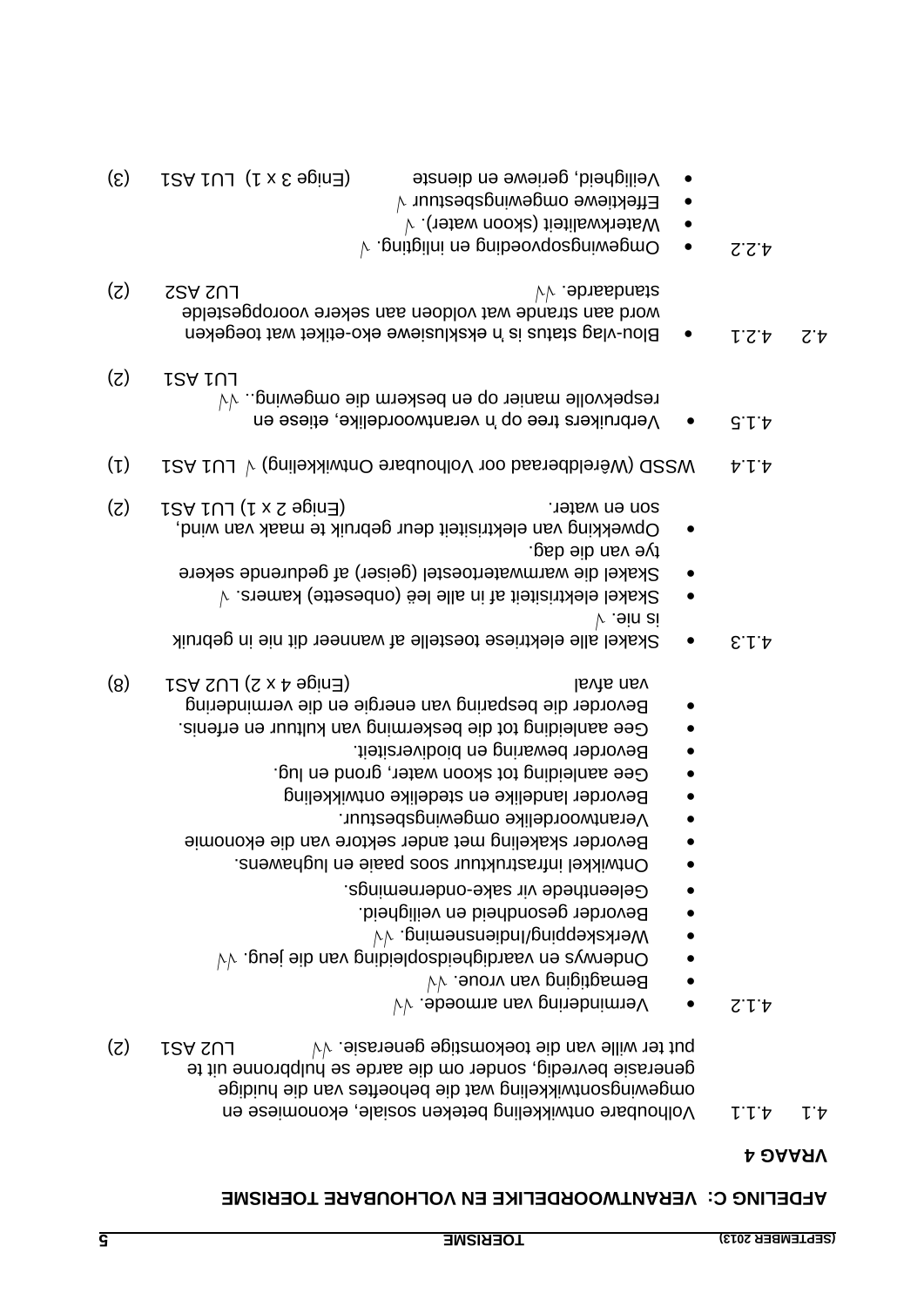|                | (SEPTEMBER 2013)<br><b>TOERISME</b>                                                           |           |       | Ъ |
|----------------|-----------------------------------------------------------------------------------------------|-----------|-------|---|
|                | Die lodge genereer geld van toeriste en betaal sy personeel en                                |           | 2.3.3 |   |
|                | gelewer het. $\forall v$<br>diens-verskaffers wat onder moeilike omstandighede dienste        |           |       |   |
|                | Op hul beurt, betaal werkers rekeninge soos elektrisiteit, klere,                             | $\bullet$ |       |   |
|                | VV .etnoovoens                                                                                |           |       |   |
|                | sektore/ondernemings van die ekonomie.<br>Die geld wat gespandeer word, filter deur na andere | $\bullet$ |       |   |
| $(\mathtt{t})$ | r Chige 2 x 2 y LU1 AS1                                                                       |           |       |   |

 $(1)$  SSAIU

(2)  $S$ A  $V$  101  $\sim$   $\sim$  100% in seq thews ni  $\approx$ 001 si epbol smass M  $S$ .4.2

### **VRAAG 3**

- 3.1 Gesonde okkupasiekoers verwys na die aantal kamers wat in die lodge  $(2)$  CSA rU1 AS3  $\mathcal{N}$  are referred in  $\mathcal{N}$  and  $\mathcal{N}$  are referred in  $\mathcal{N}$
- √ Werksure 3.2
- √ Verlof
- √ Uniform
- Vergoeding/Salaris
- Kontrak tydperk en status (permanent of tydelik)
- $(5)$   $5 \times 1$   $1 \times 5$  apinal
- $3.3$  Dit beskerm beide die werkgewer en werknemer.  $\sqrt{4}$
- $\bullet$  Beide werkgewer en werknemer kan vir die toekoms beplan.  $\forall \forall$
- Dit help die werknemer om die werksomstandighede te verstaan.
- $(f)$   $ESA$   $LU$   $(X \times S)$   $E(A)$
- **[9]**

**[31]**

## **40 TOTAAL AFDELING B:**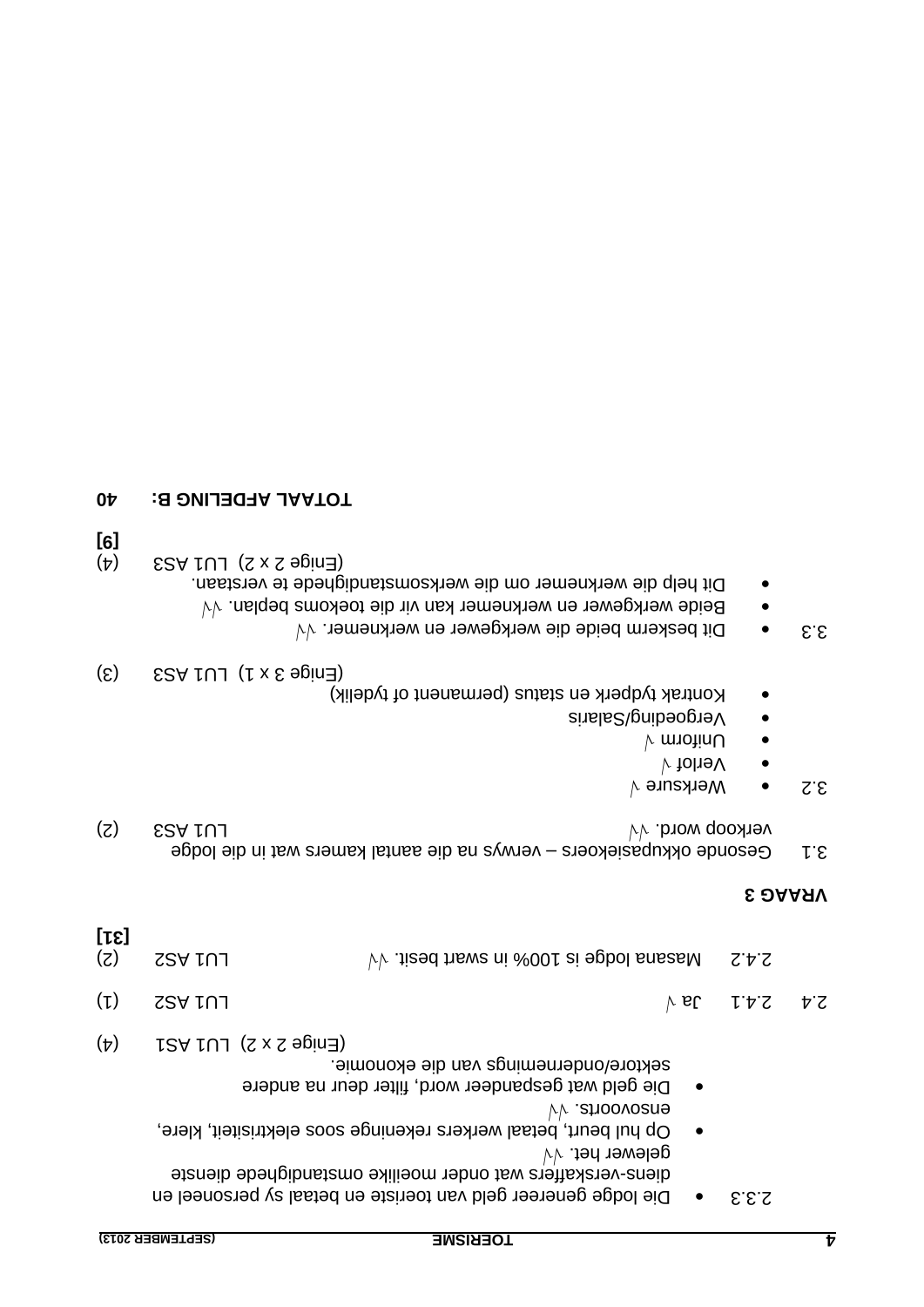- 2.1 Bedraggie geld wat klein bedraggie geld wat kliënte aan werknemers  $\alpha$ gee wat goeie diens lewer, bv. 'n kelner in 'n restaurant."  $\forall \forall$
- $(z)$  LSA  $\overline{L}$
- /kelnerin √ Kelner 2.1.2
- Kroegman
- **e** Sekuriteitsbeampte/Motorwag
- Skoonmaker (Finige Young CEnige 1 x 1) LU1 AS1 (1)
- $\sqrt{4}$  om goeie diens wat hulle lewer, te waardeer.  $\sqrt{4}$
- $\forall v$  nulle aan te moedig om gereeld goeie diens te lewer.  $\forall v$ Om hulle geldelik te ondersteun omdat hulle min verdien en
- (4) 12A tUJ (S x S epind) and afhanklik van the footment
- **√√** Die kliënt voel dat hy onbeskof was. 2.1.4
- Voel dat hy minder bedagsaam was.
- e Hy voel dat hy nie die swak diens wat gelewer word, verdien  $(2)$   $\Gamma$   $(2)$   $\Gamma$   $(2)$   $\Gamma$   $(3)$   $\Gamma$   $(4)$   $\Gamma$   $(5)$   $\Gamma$   $(6)$   $\Gamma$   $(7)$   $\Gamma$   $(8)$   $\Gamma$   $(10)$   $\Gamma$   $(10)$   $\Gamma$   $(10)$   $\Gamma$   $(10)$   $\Gamma$   $(10)$   $\Gamma$   $(10)$   $\Gamma$   $(10)$   $\Gamma$   $(10)$   $\Gamma$   $(10)$   $\Gamma$   $(10)$   $\Gamma$   $($
- (1) LU4 AS2 √ Sektor Gasvryheid Akkommodasie 2.1.5
- Afrikaners Afrikaanse veldtog wat Suid "'n Nasionale Suid 2.2.1 2.2 aanmoedig om plaaslik vervaardigde produkte te koop wat die  $(2)$  SSA  $\mathsf{r} \cup \mathsf{r}$  and  $\mathsf{r} \cup \mathsf{r}$  are not is a similar stand  $\mathsf{r} \cup \mathsf{r}$  and  $\mathsf{r} \cup \mathsf{r}$  are  $\mathsf{r} \cup \mathsf{r}$
- √√ Verhoog volhoubare werksgeleenthede. 2.2.2
- √√ Ondersteun plaaslike produsente en vervaardigers.
- Skep 'n groter vraag na tuis of plaaslike vervaardigde √√ goedere en dienste.
- Stimuleer ekonomiese groei en voorkom werkverliese.
- Stimuleer entrepreneurskap.
- Stel die vermenigvuldigseffek in werking.
- $(6)$  r  $2A$   $1U1$   $(5 \times 6$  apin $\exists$
- $\sqrt{6}$  S.2.3 Inwoners kan hul werk verloor.  $\sqrt{2}$
- $\forall$  .bienaoolatiog gee tot armoede en werkloosheid.  $\forall$
- SA sal 'n pakhuis vir buitelandse goedere raak.
- $(2)$   $28A$   $1U1$   $(1 \times 2 \text{ e}$   $1$  $(2)$
- $\Omega$  2.3.1 Plek wat ryk is about the respective in the substract  $\Omega$  and  $\Omega$  are  $\Omega$ . auna met uitstaande uniekheid en diversiteit wat nou geniet kan f Word vir die nageslag bewaar moet word. Vv<br>
∴ LU2 AS2 ∪ C2)
- Een van die suksesverhale in die provinsie, was die toekenning 2.3.2 van die entrepreneurprys aan die Calvin Maphope, wat die Mambedi Country Lodge in die landelike dorpie van Levhubu, wes van die noordelike deel van die Kruger Nasionale Park (2) LU2 AS2 √√ ontwikkel het.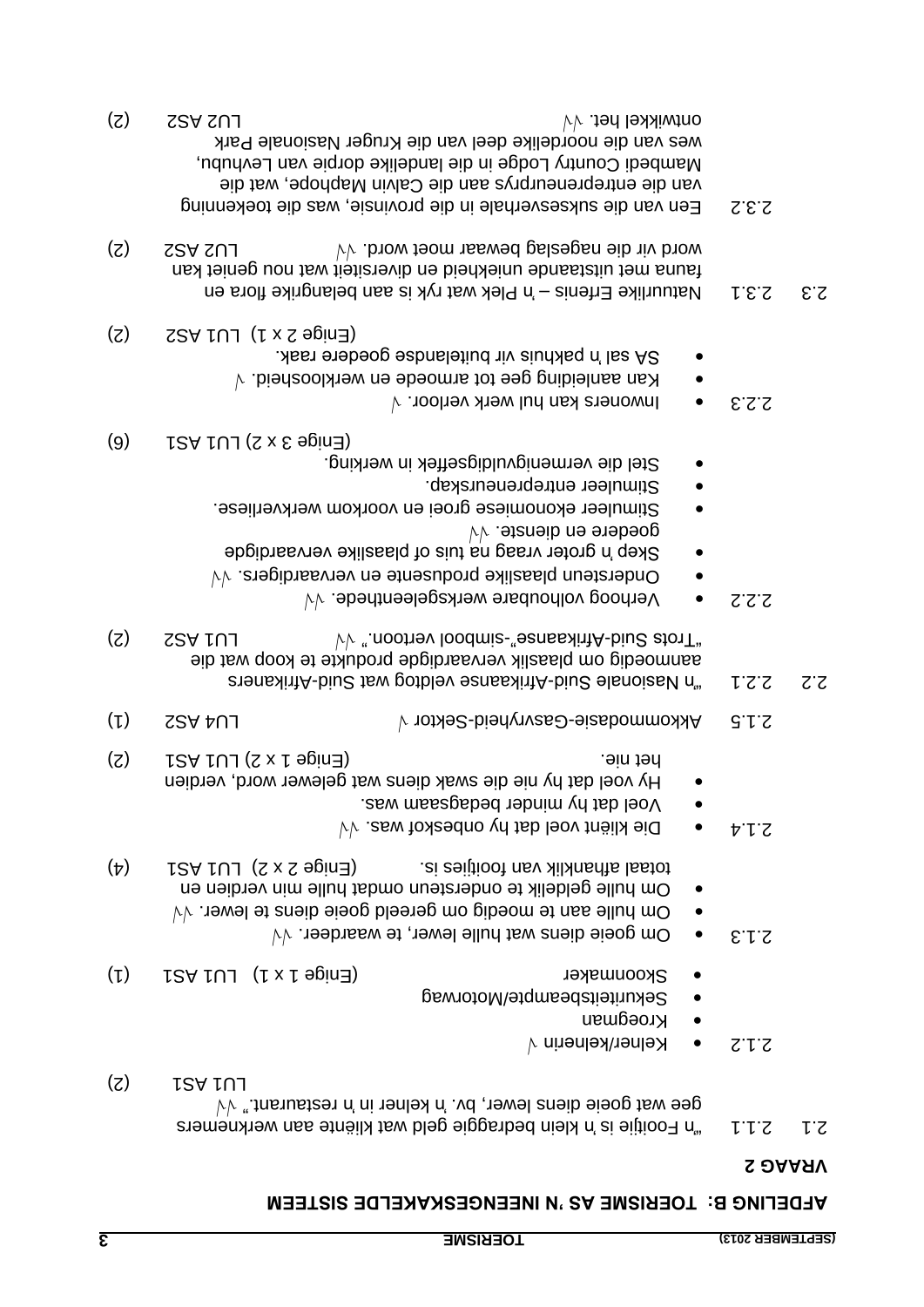### **AFDELING A: KORTVRAE**

### **VRAAG 1**

| (၁)                         | LU2 AS1<br>LU2 AS1<br>LU2 AS1<br>LU2 AS1<br>LU2 AS1<br>LU2 AS1                                                                                                                                                                                                                   | $(L \times G)$  | $\forall$ biədaikheid $\forall$<br>$\vee$ biənbeid en deursigtigheid $\vee$<br>$\forall$ əizstlu $\mathsf{s}$ nd<br>Dienstandaarde $\sqrt{ }$<br>$\forall$ blə $\Theta$ viv ebnas $W$                                                                           | G.G.f<br>4.5.4<br>E.G.f<br>S.G.f<br>1.5.1                                                                                                                                                                                                                                                                                          | G.r        |
|-----------------------------|----------------------------------------------------------------------------------------------------------------------------------------------------------------------------------------------------------------------------------------------------------------------------------|-----------------|-----------------------------------------------------------------------------------------------------------------------------------------------------------------------------------------------------------------------------------------------------------------|------------------------------------------------------------------------------------------------------------------------------------------------------------------------------------------------------------------------------------------------------------------------------------------------------------------------------------|------------|
| $\left( \mathcal{G}\right)$ | <b>PSA SUJ</b><br><b>PSA SUL</b><br><b>PSA SUL</b><br><b>PSA SUL</b><br><b>PSA EUJ</b>                                                                                                                                                                                           | $(1 \times S)$  | Politieke situasie $\forall$<br>$\vee$ qm $\bm{\mathsf{s}}$ nuutam<br>$\vee$ qmsnuutaM<br>$\forall$ besbeiM<br>Natuurlike ramp $\forall$                                                                                                                        | $\partial \phi$ .<br>ヤヤト<br>E.A.f<br>S.f.f<br>トトー                                                                                                                                                                                                                                                                                  | ヤト         |
| $\left( \mathsf{S}\right)$  | LU2 ASA<br>LU2 ASA<br>LU2 ASA<br>LU2 ASA<br>LU2 ASA                                                                                                                                                                                                                              | $(1 \times S)$  | トヨ<br>$\wedge$ H<br>$\vee$ A<br>$\circ$ $\circ$                                                                                                                                                                                                                 | 7.5.5<br>A.B.f<br>$\vee$ 8 $\sim$ 8.6.1<br>S.E.f<br>1.5.1                                                                                                                                                                                                                                                                          | E.f        |
| (၁)                         | <b>LU3 ASA</b><br><b>LU3 ASA</b><br><b>LU3 ASA</b><br><b>LU3 ASA</b><br>LU3 ASA                                                                                                                                                                                                  | $(1 \times S)$  | $\wedge$ a<br>$\vee$ A<br>$C \wedge C$<br>N 8                                                                                                                                                                                                                   | 3.5.1<br>ヤヱト<br>$\sqrt{2.3}$ F $\sqrt{ }$<br>1.2.2<br>1.2.1                                                                                                                                                                                                                                                                        | $\Omega$ . |
| (0 <sub>z</sub> )           | <b>LU4 AS5</b><br>LU2 AS2<br>LU3 AS4<br><b>LU2 AS2</b><br><b>ESA SUL</b><br>LU4 AU1<br>LU4 AS2<br><b>ESA EUJ</b><br><b>LU3 ASA</b><br>LU4 ASA<br>LU2 AS1<br>LU2 AS4<br><b>ESA SUL</b><br>LU1 ASA<br>LU3 ASA<br>LU1 AS2<br>LU4 AS5<br><b>LU4 AS2</b><br>LU3 ASA<br><b>ESA EUJ</b> | $(1 \times 0S)$ | ΛO<br>$\vee$ A<br>$\circ$ $\circ$<br>$\wedge$ a<br>$\circ$ $\land$<br>$\vee$ A<br>$\circ$<br>$\wedge$<br>$\wedge$ a<br>$\wedge$ a<br>$\wedge$ 8<br>$\mathsf{C}\wedge$<br>$\wedge$ 0<br>$\wedge$ a<br>$\wedge$ a<br>$\vee$ A<br>$\wedge$ 8<br>$\mathsf{C}\wedge$ | 0S.f.f<br>$Q \upharpoonright \upharpoonright \upharpoonright \upharpoonright \upharpoonright$<br>81.1.1<br>$1111$ O $\Lambda$<br>$\sqrt{1.16}$ O $\sqrt{1.16}$<br>$\vee$ 0 $\,$ 81.1.1<br>ヤレトト<br>ST.L.<br>$S \cup \cup \}$<br>トト・トート<br>$0 \Gamma \Gamma$<br>6.1.1<br>8.1.1<br>L'<br>9.1.1<br>G.L.<br>ヤー<br>E.I.f<br>S.1.1<br>レトト | レト         |

### **40 TOTAAL AFDELING A:**